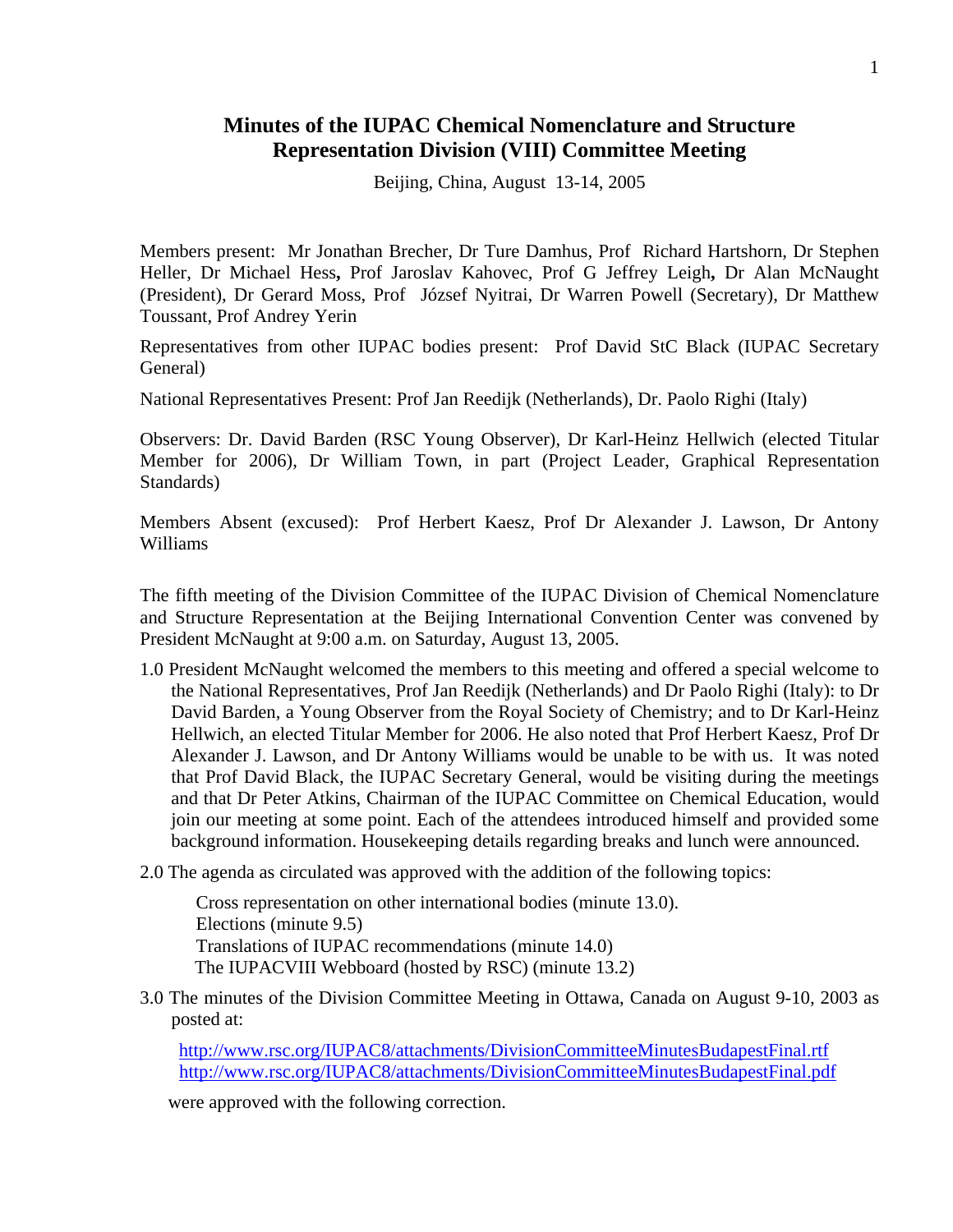- 3.1 Item 7.3 (2) should read "Dr Damhus submitted examples to try to coordinate the use of the multiplicative prefixes 'di, tri, ...' vs. 'bis, tris, ...' between the revised Blue Book and the soon to be published Red Book.
- 4.0. Matters arising from the Budapest minutes.
	- 4.1. It was noted that the document 'Graphical Representation of Stereochemical Configuration' uses 'not acceptable' rather than 'unacceptable' as given in item 17.0 of the Budapest minutes. It was agreed that this usage should be retained.
- 5.0. Report from the meeting of the IUPAC-IUBMB Joint Commission on Biochemical Nomenclature (JCBN) in Columbia, Missouri on April 30th and May 1st 2005.

The minutes of the meeting of the Nomenclature Committee of IUBMB (NC-IUBMB) and the IUPAC-IUBMB Joint Commission on Biochemical Nomenclature (JCBN) held in Columbia, MO, USA on April 30-May 1, 2005 may be found at:

http://www.rsc.org/IUPAC8/attachments/JCBN\_minutes\_Columbia\_2005(draft).pdf

Dr Moss noted that the meeting in Columbia, MO was concerned mostly with enzymes.

Dr. McNaught reported that the enzyme information database BRENDA now uses InChI.

Developing projects in IUPAC-IUBMB that will require IUPAC approval:

- (1) An addendum to the 1996 carbohydrate nomenclature, to include areas not well covered in that document.
- (2) A revision of the old JCBN document on Phosphorus-Containing Compounds of Biochemical Importance (Eur. J. Biochem. **1977**, *79*, 1-9; Biochemical Nomenclature and Related Documents, 1992, pp. 256-265)
- (3) Compilation of a list of biochemical compounds that are not a part of any other IUPAC-IUBMB documents and for which advice is needed.

Membership: Prof Dietmar Schomburg was appointed as Chairman (funded by IUBMB) and Prof Sinéad Boyce reappointed as Secretary (funded by IUBMB). Prof Richard Cammack will serve as Past Chairman and Treasurer. Prof J. F. G. Vliegenthart (IUBMB) and Dr Gerry Moss (IUPAC) were reappointed to four-year terms. The Division VIII Committee endorsed these appointments.

6.0 Publications since the 2004 meeting in Budapest:

6.1Numbering of Fullerenes, *Pure Appl. Chem*, **2005**, *77*, 801-923:

http://www.iupac.org/publications/pac/2005/7705/7705x0843.html

 There were 200 reprints of this publication sent to Dr Powell. This seems far to many in this age when copies are so readily available on line. This needs to be discussed by the Publications Committee.

6.2 "International chemical identifier goes online", *Chem. World*, **2005**, *6*, 7:

http://www.rsc.org/chemistryworld/Issues/2005/June/International\_chemical\_identi fier.asp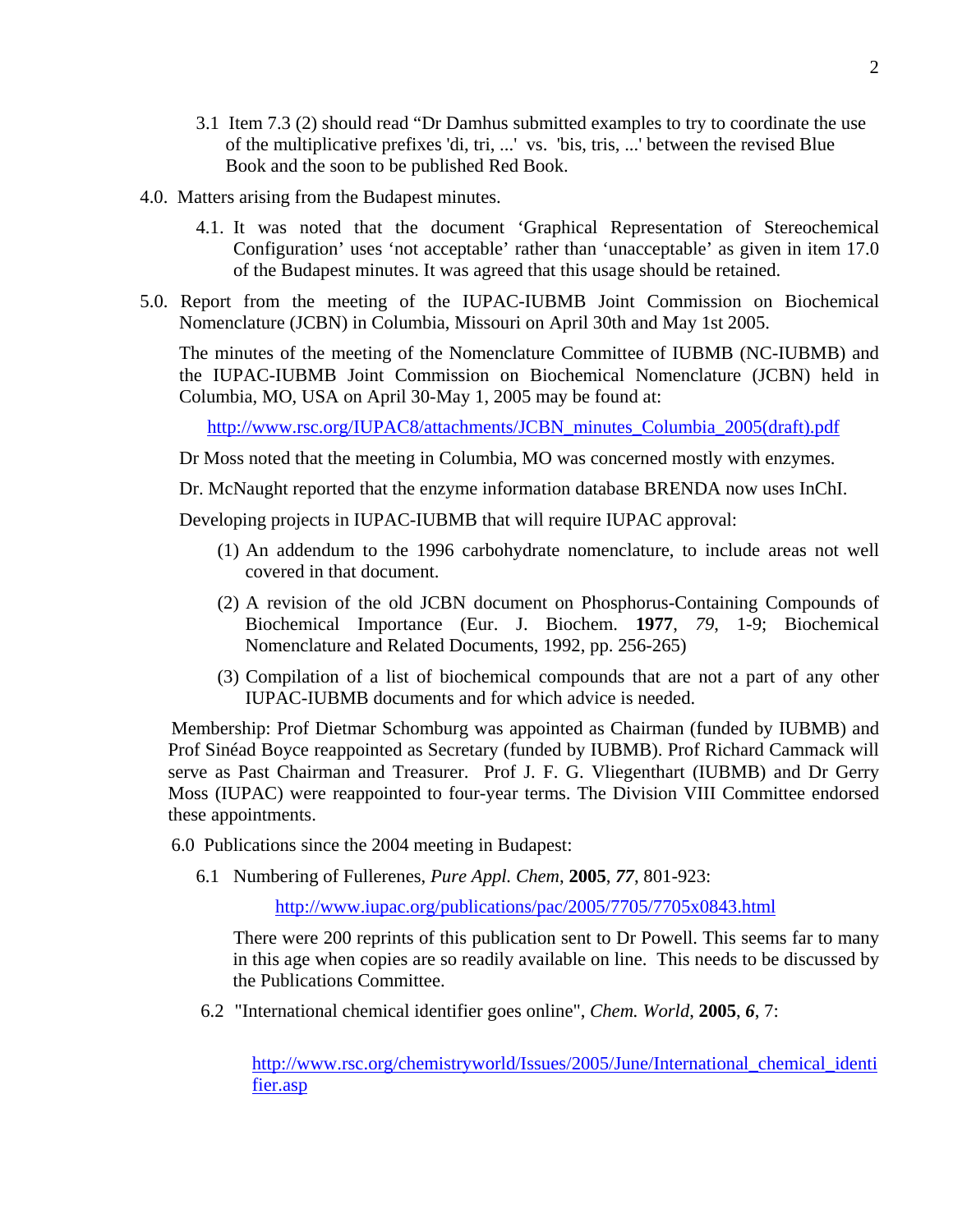6.3 In the July-August issue of *Chem. Int.* there is an article about the treatment of element names in the new edition of the "Red Book" by P. Goya and P. Román specifically titled "Wolfram vs. Tungsten", along with a reply from Dr Ture Damhus on behalf of the editors of the 2005 "Red Book". This may be found at:

http://www.iupac.org/publications/ci/2005/2704/ud\_goya.html

It was noted that there are numerous differences in naming and/or spelling of element names for nationalities other than English. Footnotes and explanations, which are often very useful, are often provided in papers but not in books

## 7.0 Division VIII Projects:

7.1 IUPAC International Chemical Identifier (InChI) (Dr Steve Heller)

 The IUPAC International Chemical Identifier (InChI) is a protocol for converting a chemical structure (connection table) to a unique, predictable ASCII character string. Version 1.0 of the Identifier released in April 2005 expresses chemical structures in a standard machine-readable format, in terms of atomic connectivity, tautomeric state, isotopes, stereochemistry, and electronic charge. It deals with neutral and ionic welldefined, covalently-bonded organic molecules, and also with inorganic, organometallic and coordination compounds. Software, documentation, source code, and licensing conditions are available from the IUPAC website at:

http://www.iupac.org/inchi

An InChI frequently asked questions (FAQ) by Nick Day (Unilever Centre for Molecular Informatics, Cambridge University) is available from:

http://wwmm.ch.cam.ac.uk/inchifaq/

A full publication of the InChI protocol probably will appear in a NIST journal within the next year.

A new project, titled "IUPAC International Chemical Identifier (InChI): Promotion and Extension (2004-039-1-800)" has been established to promote the use of the Identifier throughout the chemical information community; to extend its applicability to include polymeric structures; to explore the need for other extensions, including the ability to handle Markush structures; and to include information on other attributes, such as phases and excited states. For additional information see:

 http://www.iupac.org/projects/2004/2004-039-1-800.html http://webboard.rsc.org:8088/~INCHI-L

It was suggested that InChI be publicized outside of information circles.

To enable development of InChI facilities and applications in an Open Source context, a project to encompass this work has been registered with SourceForge.net (see http://sourceforge.net/projects/inchi); anyone wishing to participate should contact the project administrator (mcnaughta@rsc.org) or the IUPAC Secretariat (secretariat@iupac.org). To receive and discuss proposals for InChI enhancements, an Internet listserver has also been established; anyone wishing to participate in these discussions should contact Dr Alan McNaught (mcnaughta@rsc.org).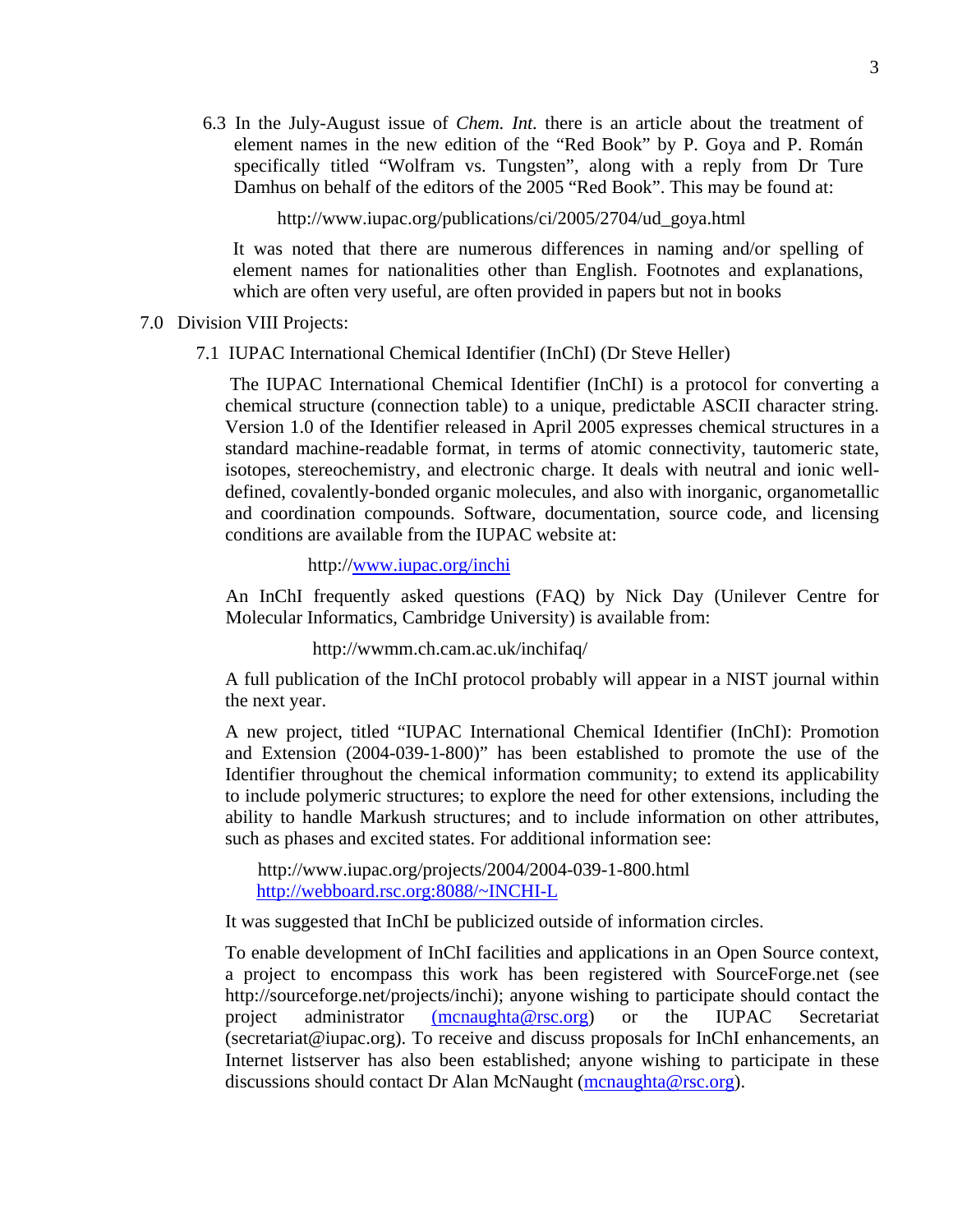There are two problems that must be recognized. One is related to chemistry, i.e., how the structure is drawn, for example, tautomers. The other is interpretation by the chemist. An InChI cannot be derived if the structure cannot be accurately drawn or can be represented as a molfile; InChI is based on molfile. InChI must support many formats, included disconnected diagrams. It is necessary to be able to verify that the output from an InChI is the same as the input.

Although in principle publishers could probably derive InChIs more easily than authors, publishers may not be willing to take on the extra work and may leave the responsibility for InChI generation to the authors.

In May, 2005, ACD Labs announced that they would be fully implementing the InChI protocol into their structure drawing program ACD/ChemSketch. U.S. Patent Office is interested in InChI. The European Patent Office expressed interest one and a half years ago, but nothing has developed yet.

CAS is looking into various formats and doesn't see InChI being used in its products today. Beilstein is considering InChI and seems to like it, but management has yet to be convinced.

InChI has been adopted by the National Institute of Standards and Technology (NIST)(150,000 structures); the National Institutes of Health/National Centre for Biotechnology Information (NIH/NCBI)/PubChem (3 million+ structures; the National Cancer Institute (NCI) Database (23 million+ structures; the Environmental Protection Agency Distributed Structure-Searchable Toxicity (EPA DSSTox) Database (1450 structures); the Kyoto Encyclopedia of Genes and Genomes (KEGG) Database (9584 structures); the University of California at San Francisco ZINC Is Not Commercial Database (UCSF ZINC) (3.3 million structures.

InChIs can be searched in Google.

A list of talks about InChI given in 2005 appears in Appendix I. After they are actually given they will be available on Dr Steve Heller's website (http://www. hellers.com/steve/pub-talks/)

Appendix II gives a list of InChI references and/or publications.

7.2 Preferred names in the nomenclature of organic compounds: new Blue Book (Dr Warren Powell)

The revised "Nomenclature of Organic Chemistry", a more comprehensive set of recommendations than has ever been attempted previously and which contains recommendations for selecting preferred IUPAC names (PINs), was submitted for public and ICTNS review last fall. The deadline for comments was set at March 31, 2005. A number of comments and suggestions were submitted to the Division's Webboard before the deadline, dealing with topics such as proper use of 'di-', "tri-", etc. *vs*. "bis-", "tris-", etc: enclosing marks, amine oxides, acid esters, compound locants, adducts. Consideration of these items was started immediately, i.e., before the deadline for comments. Comprehensive sets of comments were received from U. Buenzli-Trepp, and G. Eller. Comments or other contributions were also received from G. Moss, T. Damhus, E. Godly, J. Brecher, L. Maat, J. Nyitrai, K-H. Hellwich, R. Sayle, R. Cammack, J. Wilson, A. Yerin, R. H. de Rossi, J. Reedijk, B. Herold,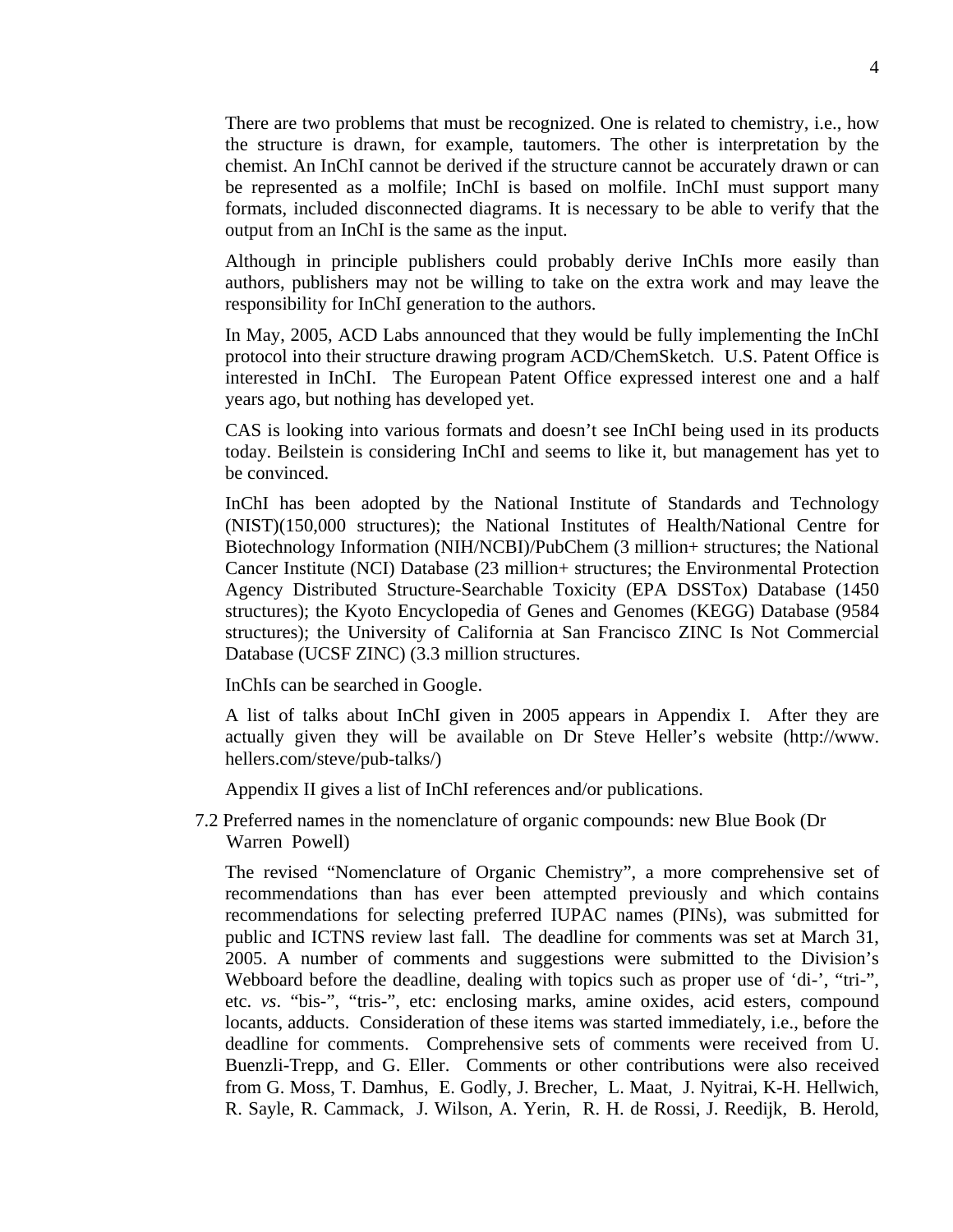H. Schepers, J. Kahovec, A. Senning, H. Dixon, H. Gottlieb, L. Salvetella, M. Ennis, R. Hartshorn, and P. Mata,

Prof Favre, Dr Powell, and Dr McNaught met in Boston April 25-28, 2005 to evaluate all the comments received to date and to prepare for appropriate revisions to the September, 2004 manuscript.

At the present time, Chapter 1 has been revised (sections on multiplicative nomenclature, functional class nomenclature, and adducts are not yet incorporated) and Chapters 2, 9, and 10 have been revised. Major revisions are still to be incorporated in Chapters 3-6. Comments on Chapters 7-8 have still to be evaluated. There are enough significant revisions to the manuscript that it may be necessary to undergo further reviews. A real problem is how to do reviews of such an extensive manuscript thoroughly, but efficiently. There are few people willing to tackle the entire work. Perhaps it could be divided among several reviewers, but this raises questions of consistency between sections.

7.3 Nomenclature of inorganic chemistry: revision of the Red Book (Dr Ture Damhus)

The task group for revision of "Nomenclature of Inorganic Chemistry" (the Red Book) is waiting for a second page proof after which Prof N. Connelly will prepare the index. There will not be time to review the index as was suggested in Budapest. It was noted that the index to the 1990 edition as prepared by Blackwell Science was deemed not adequate by a number of readers. Dr Hellwich volunteered to look over the index if it would fit into his available time.

7.4 Rotaxanes (Project 2002-007-1-800; Dr Andrey Yerin)

 Comments and proposals sent via e-mail by Edward Wilks and Jaroslav Kahovec were considered at a meeting of the project group in Budapest (August 2004). Since several comments complained that the document is very difficult for chemists not so experienced in nomenclature, it was decided to separate the document into two different parts: (1) general rotaxane nomenclature and (2) designation of configuration in rotaxanes. Because of this general change most topics had to be reformulated.

The next version of the document (Version D) was distributed to the project group members at the beginning of July, 2005. Approval of Version D and consideration of comments from Dr Metanomski are scheduled for the Beijing meeting of the project group on August 10, 2005, after which the document can be made available for public review.

Assuming that all main terms and procedures of rotaxane nomenclature are covered by this project, the preparation of a new draft document on Nomenclature for Macromolecular Rotaxanes is planned (see minute 7.6.3)

7.5 Extension of IUPAC rules for stereodescriptors to coordination numbers 7-12 (Project 2003-025-1; Prof G. Jeffery Leigh)

 A project task group was established in Budapest to evaluate procedures for describing geometry of coordination polyhedra with coordination numbers 7 through 12. A final report of this project can be found on the Division VIII webboard under General messages.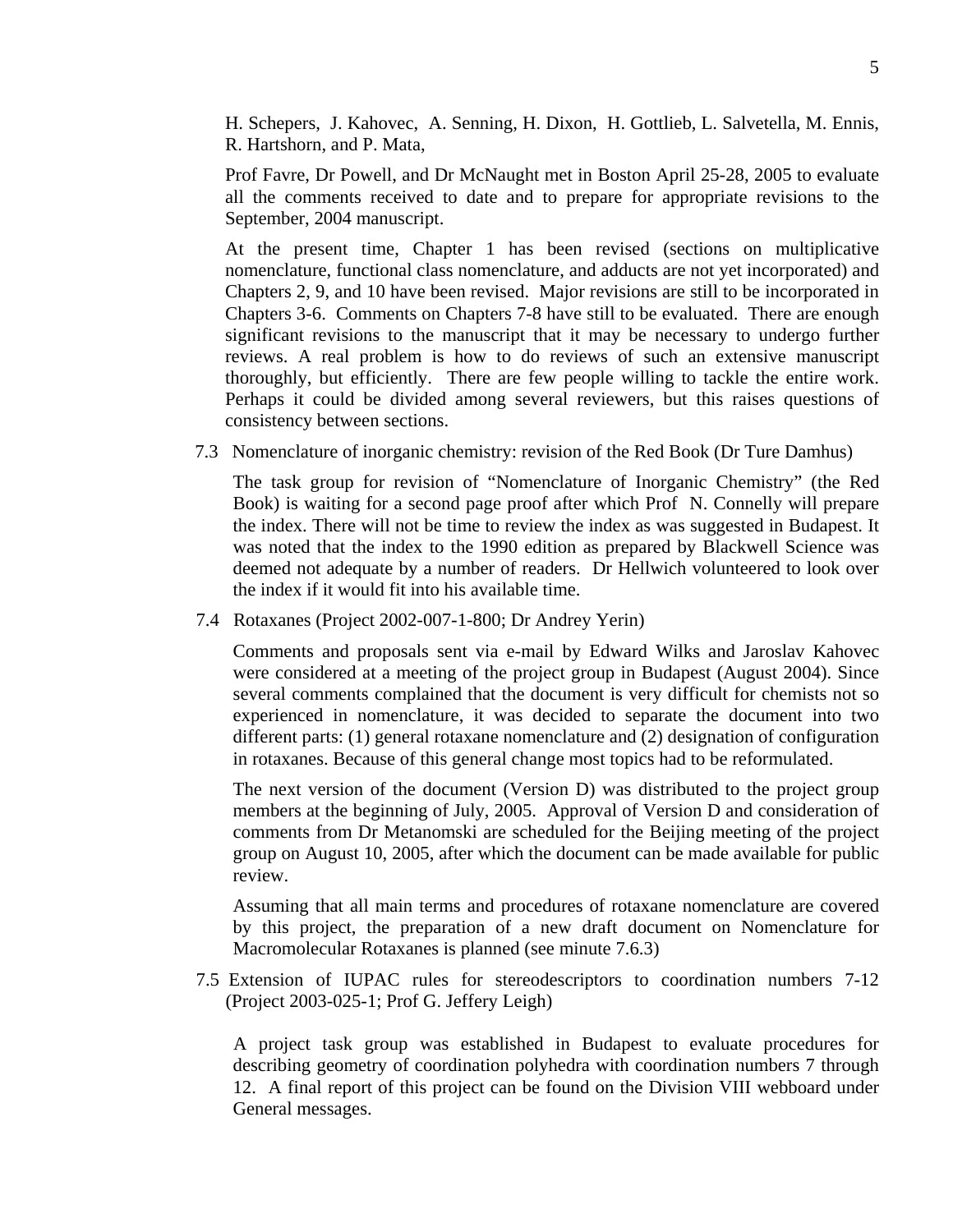http//www.webboard.rsc.org/IUPACVIII

A Technical Report based on this report is in preparation.

 The main problem in describing the stereochemistry of coordination polyhedra is recognition of a discrete polyhedron because of distortion. This problem becomes more difficult as the number of coordination sites increases. The report recommends that IUPAC endorse the method of Dr T. E. Sloan, et. al., for all recognized coordination numbers up to and including coordination number 7 and be extended to include specific examples that are deemed reliable for coordination numbers 8 and 9.

7.6 Macromolecular projects (with Division IV)

A general progress report from Michael Hess can be found at:

http://www.rsc.org/IUPAC8/attachments/Hess\_Report\_2005\_DivVIII.pdf

The next edition of the "Compendium of Macromolecular Nomenclature" should be published next year. Dr Metanomski and Dr Wilks are giving it a final check. It is a compilation of already published material and will not be subjected to the full formal review processes. It was noted that the names in the older chapters are not in conformity with the 1993 Guide to IUPAC Nomenclature of Organic Compounds.

A feasibility study of a project on abbreviations is being considered.

7.6.1 Source-Based nomenclature of Single-Strand Organic Polymers (2003-042-1-800) Task group Leader: T. Kitayama

This is an ongoing project.

7.6.2 Source Based Nomenclature for Modified Polymer Molecules (1999-051-1-800) Task Group Leader: T. Kitayama

This is an ongoing project.

7.63 Nomenclature for (Macromolecular) Rotaxanes (2000-037-1-800) Task Group Leader: A. Yerin

Work on the document "Nomenclature for Macromolecular Rotaxanes" was stopped at the Ottawa meeting in 2003 because of the project "Nomenclature for Rotaxanes" (2002-007-1-800) which was devised to develop general principles for nomenclature of rotaxanes not containing macromolecular units. Now that this latter project is almost finished and all main principles of rotaxane nomenclature are agreed, the work on recommendations for nomenclature of rotaxanes containing macromolecular units can continue. All changes necessary to follow the developed principles for naming low molecular mass rotaxanes will applied.

The latest available draft of Nomenclature for Macromolecular Rotaxanes is dated 2003 and includes comments sent for the meeting of the task group in Ottawa. As all main definitions are already included in the low molecular mass rotaxanes document, the 2003 draft on macromolecular rotaxane nomenclature can be reduced and will deal only with the macromolecular parts of rotaxane nomenclature.

Discussion of the work needed to finish the recommendations for macromolecular rotaxane nomenclature is scheduled for the meeting of the rotaxane project group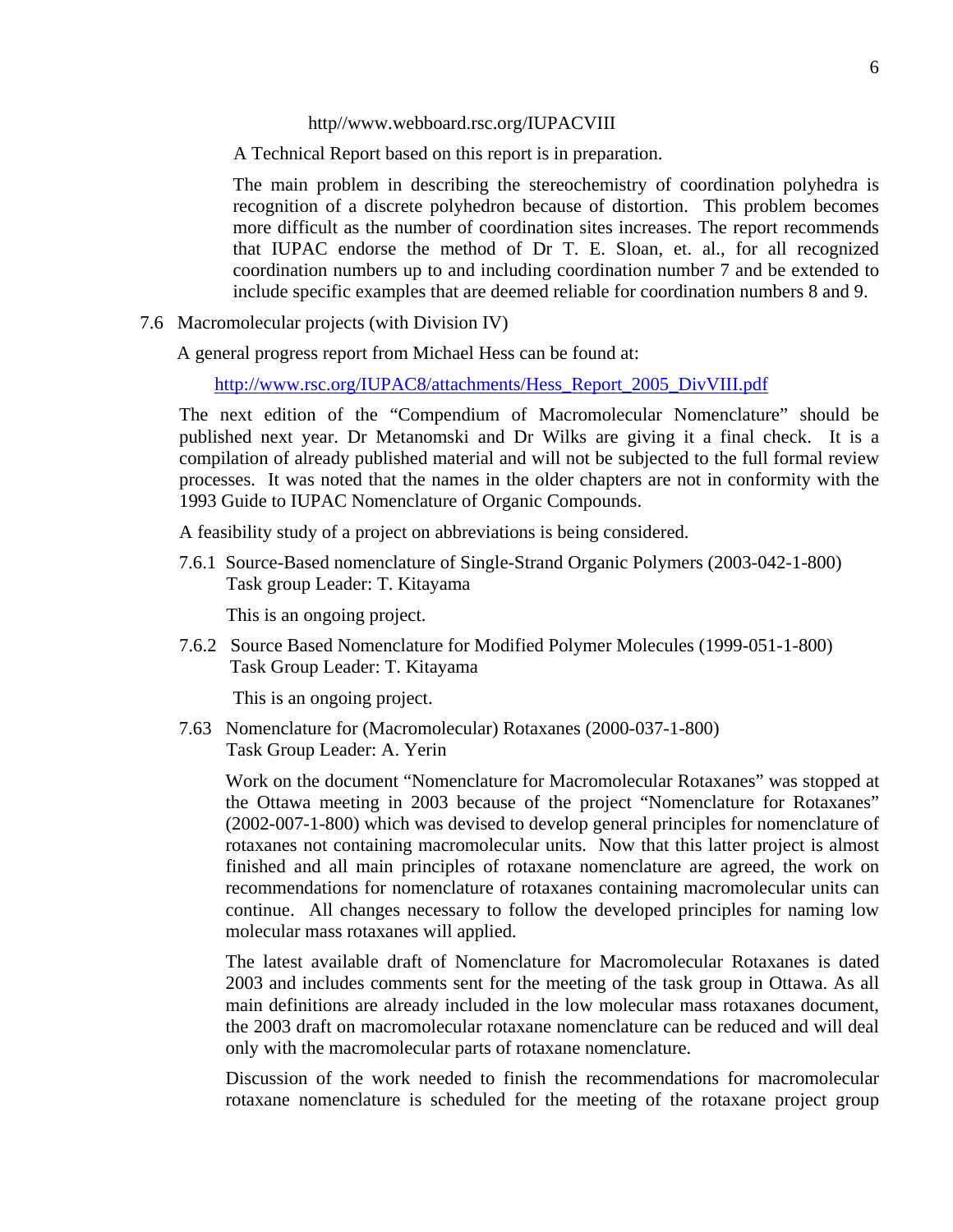(2002-007-1-800) here in Beijing on August  $10^{th}$  2005; consultation with Division IV is needed.

7.6.4 Terminology and Structure-Based Nomenclature of Dendritic and Hyperbranched Polymers (2000-081-1-800); Task Group Leader: J. Kahovec

The next steps will be expert review followed by public and ICTNS review. A list of reviewers is still needed. Dr Karl-Heinz Hellwich noted that there is still a problem of consistency with general terms.

7.6.5 Terminology and Nomenclature of Macromolecules with Cyclic Structures (2000-082- 1-800); Task Group Leader: W. Mormann

Completed subject to approval by the task group here at the Beijing meeting.

7.7 Cyclic peptides (Dr Gerard Moss)

 The document "Nomenclature of Cyclic Peptides (Recommendations, 2004)" has been through both public and ICTNS review. Several issues, mostly of a biochemical nature, need to be settled. The main problem is the use of the term 'cyclo' in a way that is not consistent with its use in natural products nomenclature. Publication will probably occur later in 2005.

7.8 Graphical representation standards for chemical structure diagrams (Dr Jonathan Brecher)

Since the meeting of the Division Committee in Budapest (2004), the comprehensive set of recommendations "Graphical Representation of Configuration" recently completed public and ICTNS review. Feedback from external reviewers and ICTNS members was very useful but did not contain fundamental criticisms. A small number of remaining issues were discussed and resolved during the meeting of the project task group here in Beijing. It is expected that these recommendations will be ready for publication very soon, once the conclusions reached by the project task group are transcribed into the final document.

The project task group has also started work on the second part of its responsibility, i.e., a document containing recommendations for all other (non-stereochemical) aspects of graphical structure representation. Significant work has been completed on that document titled "Graphical Representation Standards for Chemical Structure Diagrams"; it is already onethird longer than the document on recommendations for configuration discussed above. Some of the remaining issues slated for inclusion in this document were discussed by the project task group in Beijing, but others remain to be considered. It is hoped that this document will be ready for public and ICTNS review during the first half of 2006.

In light of rapid progress in both of these areas, it has proven too difficult to keep the html version of the two documents in sync with the pdf version. Accordingly, the html version that was formerly posted at angelfire.com is no longer available. The pdf version is being circulated among members of the working party periodically as changes are made, and could be provided to other interested parties if there is concern about the loss of the html version.

7.9 Comparison of procedures for naming hydro derivatives of fused ring systems (Dr Warren Powell)

As noted in minutes of the meeting of the Division Committee in Budapest (minute 7.11) the document entitled "A Comparison of Nondetachable Hydro Prefixes (IUPAC), Added Hydrogen (CAS), and Indicated Hydrogen (Beilstein), in Expressing Substitutive Suffixes"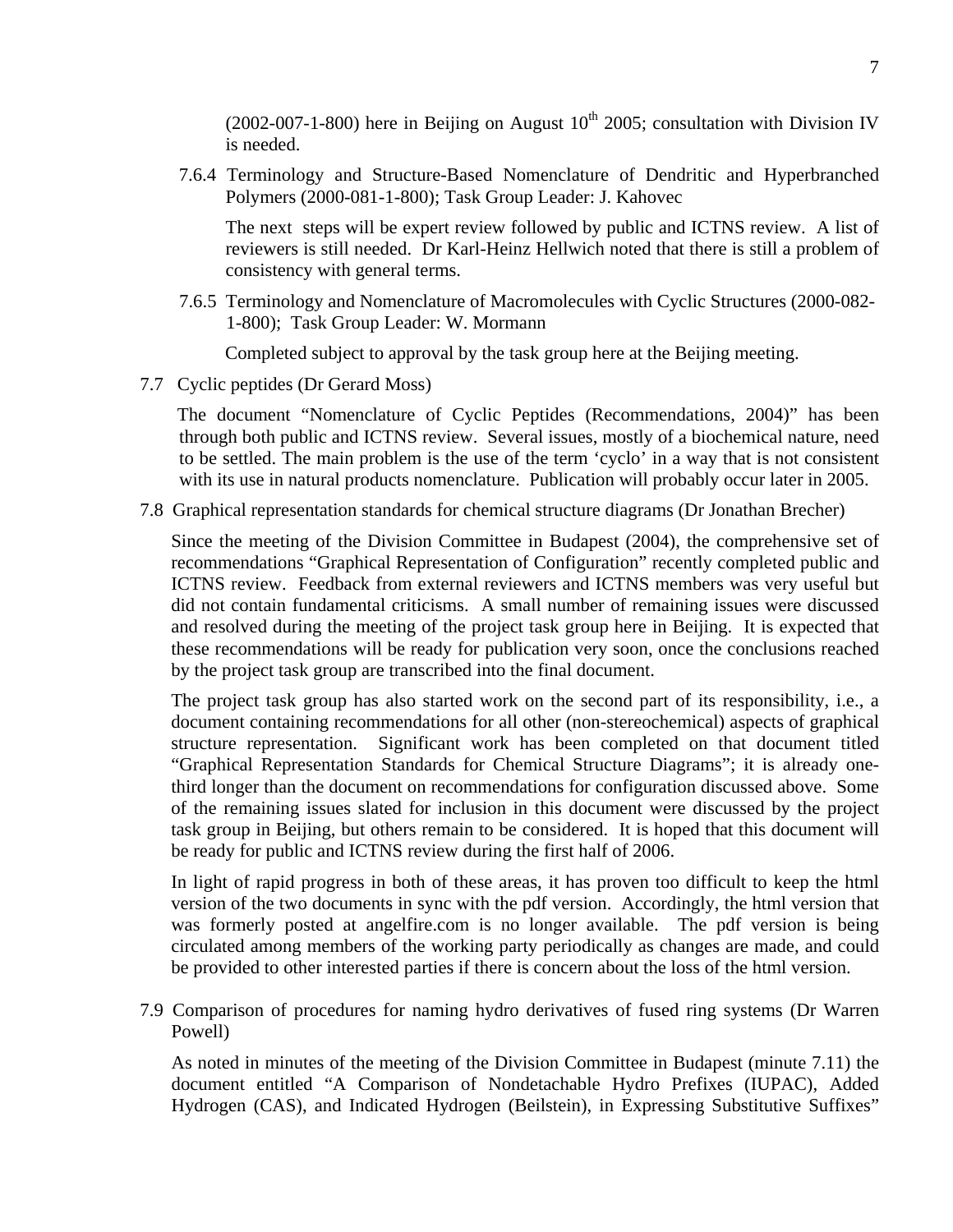prepared several years ago as recommendations by the IUPAC Commission on Nomenclature of Organic Chemistry, but now planned as a technical report, was sent to Dr Karl-Heinz Hellwich and Dr Jeffrey Wilson for review of the respective Beilstein and CAS procedures. Their comments and corrections have been received but have not yet been incorporated into the document.

It was noted that an example reflecting this comparison should be added to the new Blue Book in an appropriate Section. It was also noted that Beilstein's AUTONOM will follow the IUPAC recommendations.

Although not yet public, the URL for this document is:

http://www.chem.qmul.ac.uk./iupac/misc/hydro.html

- 8.0 Future Projects
	- 8.1 Preferred names for inorganic compounds (Dr Ture Damhus)

A meeting of those who had expressed an interest to Dr Damhaus in a project to develop preferred names for inorganic compounds was held in Budapest. The report of this meeting is given as Appendix III. Because of commitments to the revised Red Book, to ICTNS, and other projects, Dr Damhaus was unable to prepare a project proposal and will not be able to lead such a project. Hence, a steering group consisting of Prof R. Hartshorn, Prof J. Reedijk, Prof J. Leigh, and Dr T. Damhus was formed to develop a proposal for work on preferred names for inorganic compounds. A place and time for a meeting was to be discussed.

8.2 Metallacycles (Warren Powell)

A project proposal is being developed by Prof. H. Kaesz and Dr W. Powell based primarily on a previous report by Prof H. Kaesz, Mr J. Casey, Prof H. Favre, and Prof Y. Yamamoto entitled "Nomenclature of Metallacycles of the Transition Metals**"** dated June 25, 2001. It was noted that Dr A. Hutton and Prof E. Nordlander should be a part of this project. The scope of the project was said to be too broad; the 'ocene' type of compound should not be included but should be a separate project. Dr McNaught would write to H. Kaesz about this.

8.3 Adducts (Dr Warren Powell/Dr Ture Damhus)

In response to requests mainly from the project group for the revised Red Book, consideration has been given to adding a subsection to the new Blue Book to deal with addition compounds, other than those involving boron compounds as given in Section P-68.1. A proposed subsection (P-14.7) can be found on the Webboard:

http//www.webboard.rsc.org/IUPACVIII

For inorganic compounds, the revised Red Book recommends that the name be based on the order of citation of components in the structure, which is based first on the increasing number of each component and then alphabetically.

Although the 'inorganic' method may work for inorganic compounds, there can be problems when applied to organic compounds. The proposed subsection P-14.7 orders the components according to the hierarchy used in organic nomenclature as given in subsection P-41 of the new Blue Book. This method is very similar to the 'compd.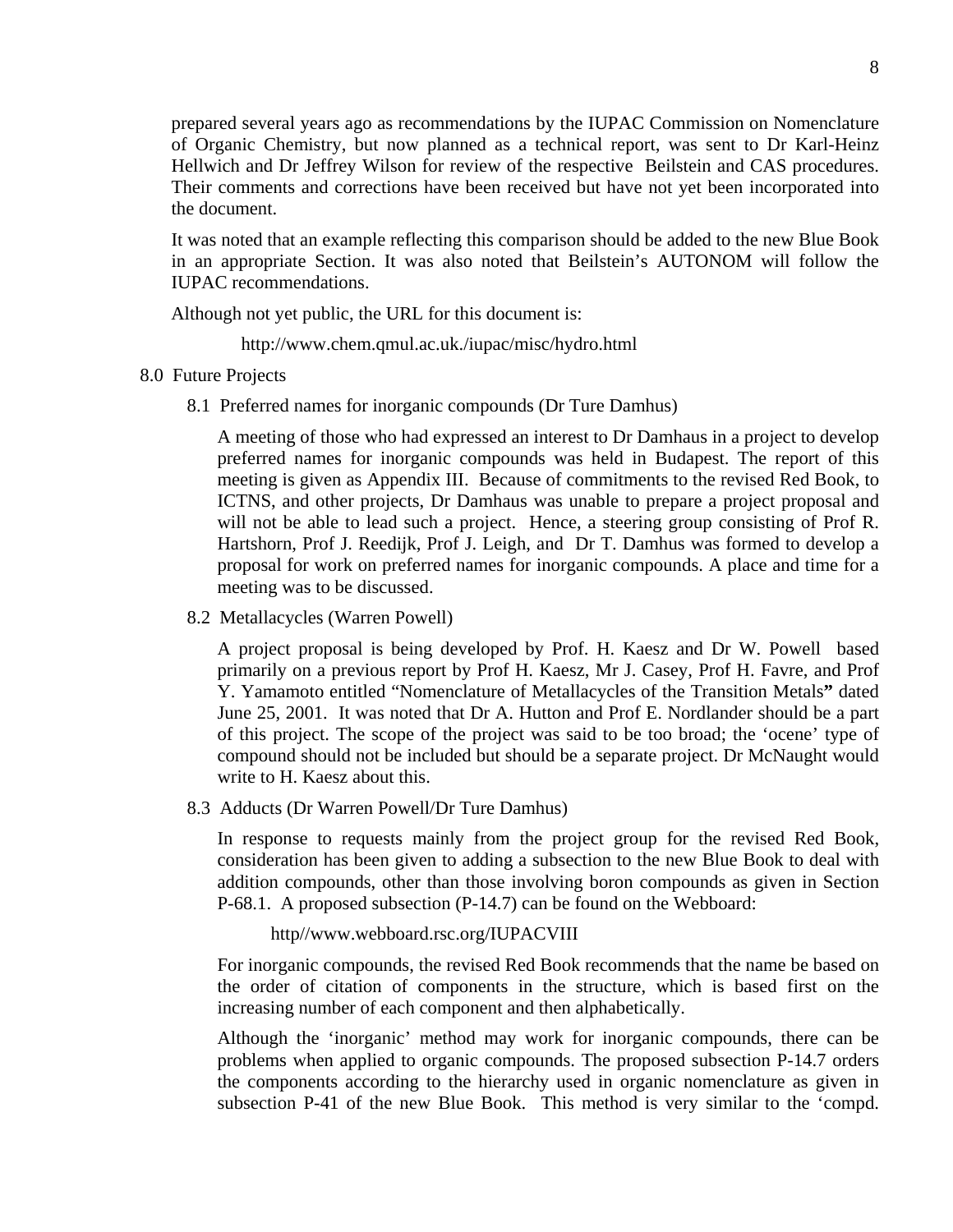with' method used by CAS. Hierarchical arrangement permits similar names for compounds differing only in the ratio of components.

It was noted that the method used in organic recommendations involving the use of parenthetical element symbols connected by a long dash to indicate a coordinate bond between the named elements should be contrasted with the method of coordination compounds; the latter seemed much more rational and easier to apply.

It was recommended that Meisenheimer complexes be removed from the proposed subsection P-14.7.

It was agreed that further consideration of this subject be carried out by a small group consisting of Dr K-H. Hellwich, Dr A. Yerin, Dr T. Damhus, and Dr W. Powell.

8.4 Preferred structure-based names for macromolecules

As soon as the final draft of the new Blue Book is finished, it will be necessary to evaluate its consequences for macromolecular nomenclature with a view to preferred structure-based names for macromolecules.

8.5 Boron nomenclature

Correspondence with Dr John Kennedy has indicated that he does not wish to lead a project on boron nomenclature. It was suggested to send a representative to the next IUPAC Boron Conference to try to find interest.

- 8.6 Other future projects
	- 8.6.1 A second edition of the book "Principles and Practices of Chemical Nomenclature, A Guide to IUPAC Recommendations" published in 1998, authored by G. J. Leigh, H. A. Favre, and W. V. Metanomski.

[Secretary's note: Subsequent to the meeting, it was learned that according to the Secretariat's records, Blackwell has sold 1369 copies and the Secretariat has sold 116 for a total of 1485 The list price is USD 30. There are 16 copies left in stock. About 20 copies have been given away over the years at conferences, etc.

 Prof G. J. Leigh is willing to organize such a project. Planning should take a year with actual work starting in 2006. Dr Hellwich volunteered to be involved. Suggestions as to content should be sent to Prof Leigh.

 Content should include an emphasis on decoding names as well as coding them. Perhaps a list of abandoned trivial or common names and their systematic equivalents should be included. A historical introduction might be included.

8.6.2 Stereochemical nomenclature.

 Chapter 9 in the new Blue Book describes, in detail, the use of descriptors in names. Description of configuration in coordination complexes with higher coordination numbers has been studied (see minute 7.5). Perhaps it is time for a full discussion of the principles of stereochemical nomenclature for both organic and coordination structures in a separate book.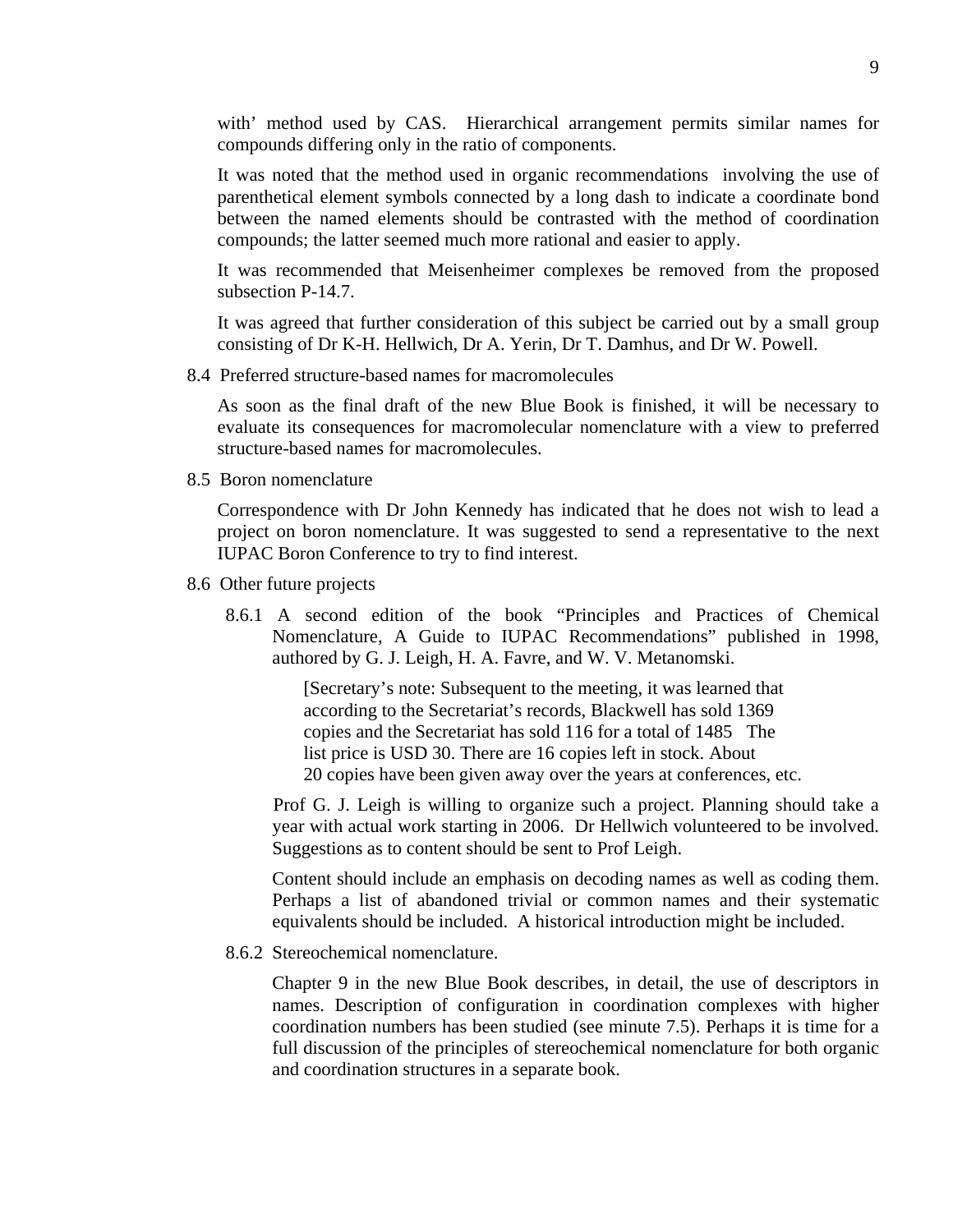Dr K.-H. Hellwich has proposed a project on conformation stereochemistry, but so far there has been no interest expressed.

The need to revisit stereochemical terminology should be examined.

8.6.3. Ambiguity in Names.

It was noted that there was a meeting at 4:00 p.m. today in Hall 10 in the Beijing International Convention Center to discuss ambiguous terminology in chemical names. Dr K.-H. Hellwich will attend.

- 8.6.4 Problems of those dealing with chemical names who know nothing about chemistry or nomenclature. Dr David Barden noted that Aldrich was used as an "authority" on nomenclature by at least some laboratories.
- 9.0 Committee Membership
	- 9.1 Election of Titular Members has been completed. Dr G. P. Moss will continue as a Titular Member and assume the office of President. Dr A. D. McNaught will continue as a Titular Member and assume the position of Past-President. Dr W. H. Powell was elected for a further two-year term as a Titular member and Secretary. Drs Steve Heller and K.-H. Hellwich were elected as Titular Members for four year terms.

The complete list of Titular Members is thus as follows:

 Dr Gerry Moss (President) Dr Warren Powell (Secretary) Dr Alan McNaught (Past President) Dr Ture Damhus Prof Richard Hartshorn Dr Steve Heller Dr Karl-Heinz Hellwich Dr Jaroslav Kahovec Prof Joszef Nyitrai Dr Andrey Yerin

9.1 Associate Members 2006-2007. The following was approved by the Division Committee in Beijing.

Mr Jonathan Brecher and Prof. G. J. Leigh will continue as Associate Members. Prof R. G. Jones, Dr J. Wilson, Dr A. T. Hutton, and Prof. F Cozzi were nominated as Associate Members and will be contacted concerning their willingness to accept this position. Assuming that the above four will accept their positions, the complete list of Associate Members will be as follows:

 Mr Jonathan Brecher Prof Franco Cozzi Dr Alan T. Hutton Prof Richard G. Jones Prof. G. Jeffery Leigh Dr Jeff Wilson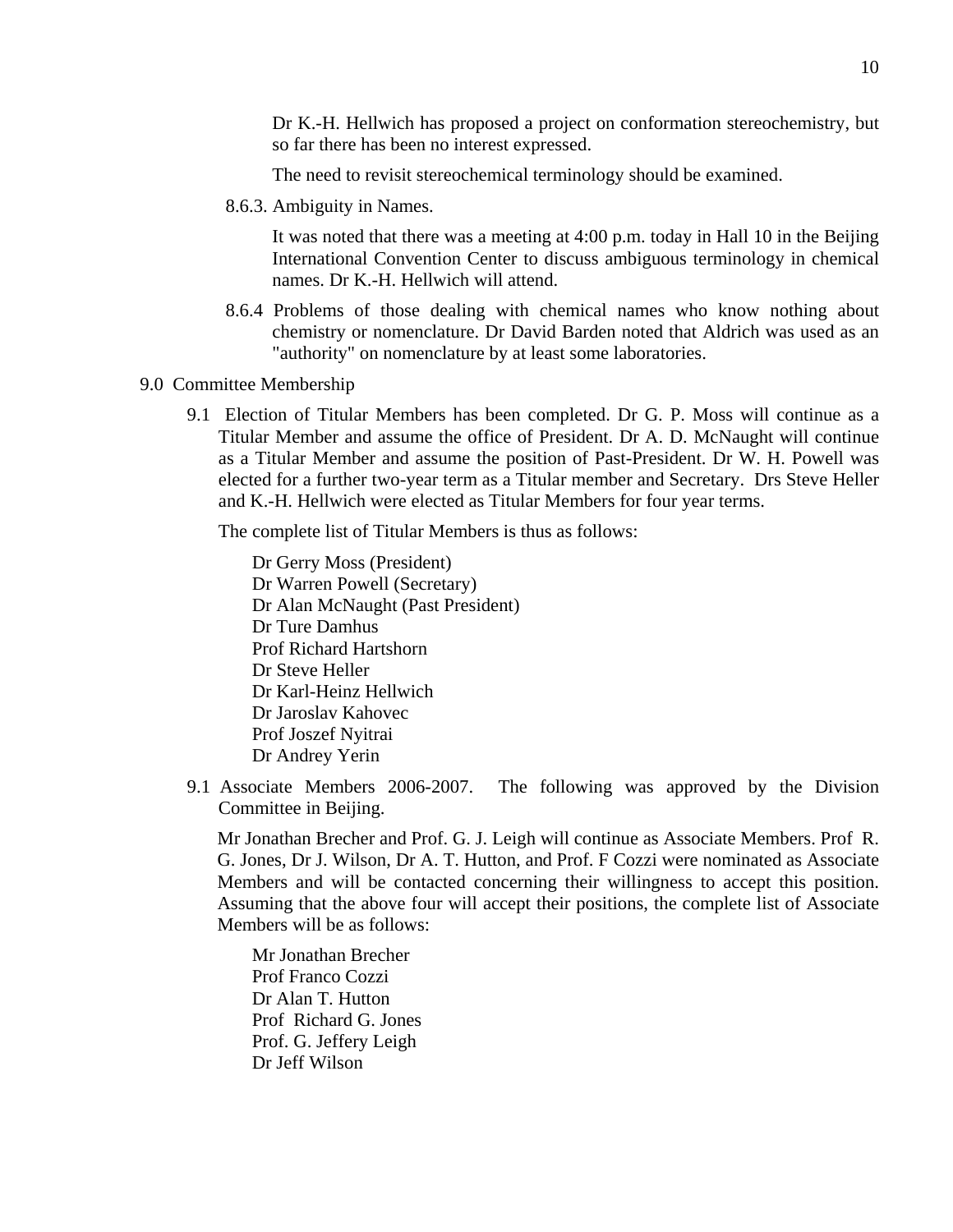9.2 National Representatives 2006-2007. The current number of National Representatives is 9; we are allowed 10 according to the modification of the Division Rules (see Appendix VI) approved for the Budapest meeting (see minute 20.1 in the Budapest meeting). Three current National representatives cannot be reappointed as they have reached their maximum years of service. The National representative from Argentina, Prof Rita Hoyos de Rossi, cannot be reappointed because Argentina has not paid its dues. Five National Adhering Organizations have nominated representatives. Hence, we have the following new National Representatives:

Prof Ivan Dukov (Bulgaria) Prof S S Krishnamurthy (India) Prof Youngkyo Do (Korea) Dr Farzana Ansari (Pakistan) Prof Martin Putala (Slovakia)

The list of reappointed National Representatives for 2005-2007 is as follows.

 Prof Len Lindoy (Australia) Dr Martin Ragnar (Sweden) Prof Jan Reedijk (Netherlands) Dr Paolo Righi (Italy)

 [Secretary's note: Subsequent to the meeting it was learned that Argentina has paid it dues an therefore Prof Rita Hoyos de Rossi will be the National Representative from Argentina for 2005-2007]

9.3 Vice-President: procedure for election

It was agreed that the Division Committee should always retain three officers, President, Secretary, and Past President OR President, Secretary, and Vice-President. Since we have the office of Past-President this year, an election of a Vice-President is not urgent and should be further considered at next year's meeting

9.4 Advisory Subcommittee 2006-2007. The current list of members of the Division VIII Advisory Subcommittee is given in Appendix IV. The following were nominated as new members. They will be contacted to be sure that they are interested in joining the Advisory Subcommittee.

 Mr Thomas E. Sloan Dr Robert Temme Dr Kirill Degtyarenko Dr Harry Gottlieb Dr Elizabeth Weber

9.5 Election procedure

Because the procedure used for the Division VIII elections this year had been questioned, it was felt necessary that it be reviewed. The procedure for Division Elections is included as items 4-6 of the Division Rules of the Chemical Nomenclature and Structure Representation Division given in Appendix V.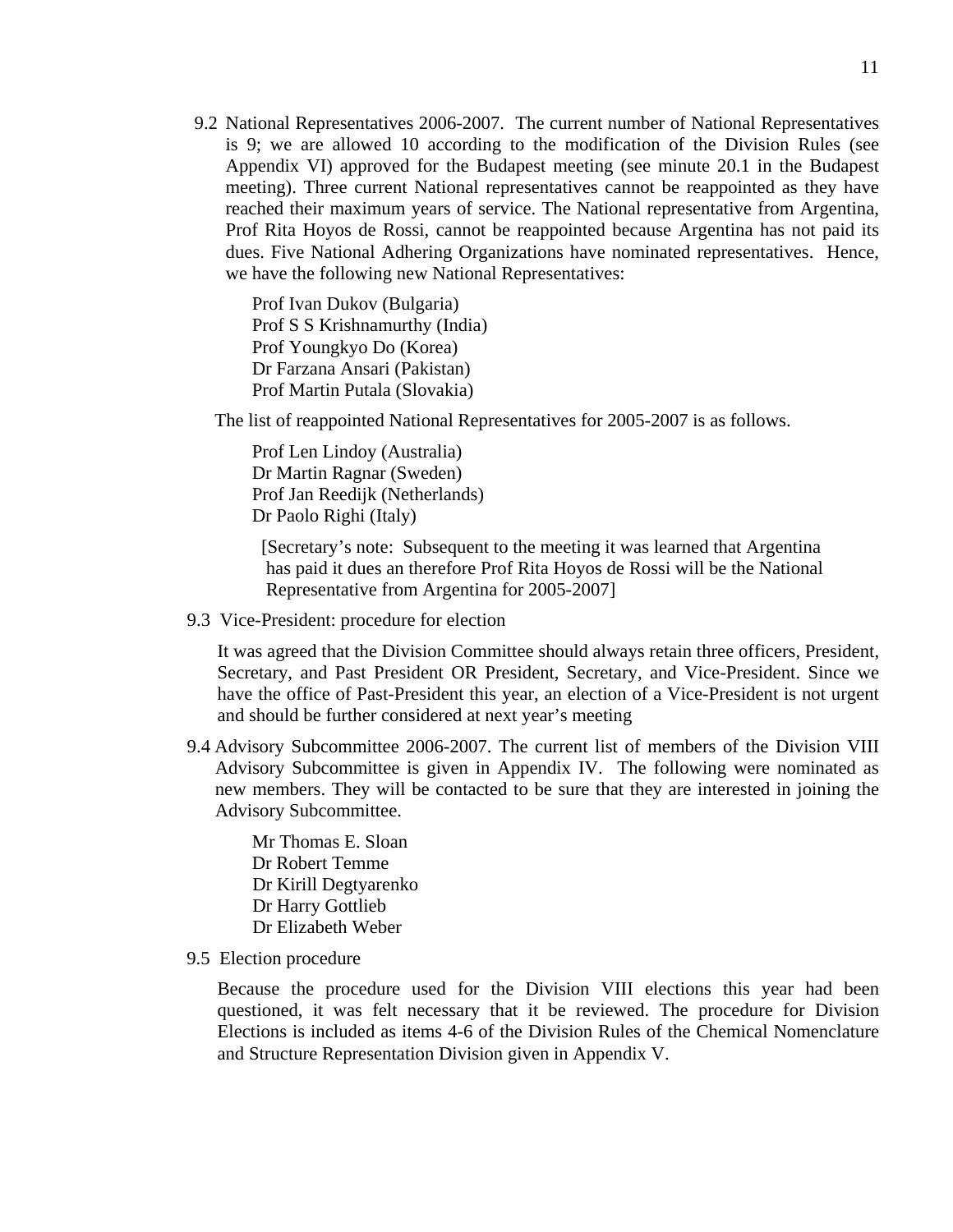Dr G. J. Leigh explained his objections to the procedure used for the 2005 elections and Dr G. P. Moss, who was the Chairman of the Nominating Committee for the 2005 elections, detailed the procedure that was used.

It was noted that there were necessary differences for Division VIII Committee elections from other Divisions, mainly which in addition to geographical constraints, the Division VIII Committee must possess acceptable knowledge of the whole range of nomenclature and cognate disciplines.

It was agreed to have a full discussion about the nominating procedure at the Division VIII meeting next year. The following suggestions were offered.

- Be more active in encouraging applications for the "young observers" program.
- Have data on the members whose terms are expiring available before the meeting in Prague.
- Provide more candidates for consideration.
- 10.0 Publicity

A publicity plan to be implemented when the new Red and Blue Books become available as noted in the Budapest minutes was still to be prepared. Publicity for the IUPAC colour books by RSC will no doubt be no more than that provided for other books published by RSC. Dr A. McNaught will try to generate a plan for publicity. Previous minutes contain lists of suggestions for methods of publicizing the work of Division VIII.

ACS Career Workshops had been successfully run in collaboration with other IUPAC Divisions but don't seem appropriate for Division VIII.

Other suggestions for publicity included:

- (1) Build ways to highlight nomenclature matters in the new IUPAC website.
- (2) Press releases about new colour books or new editions of nomenclature manuals.
- (3) New book announcements in chemistry journals.
- (4) Book reviews
- (5) Publications on nomenclature problems and pitfalls.
- (6) Letters and/or notes on nomenclature matters in journals.
- 11.0 Article for Chemistry International

Dr F. Meyers has requested a one page report on what Division VIII accomplished here in Beijing for publication in *Chemistry International* this fall.

12.0 Report from the Committee on Printed and Electronic Publications (Dr Steve Heller)

The IUPAC website is moving from Research Triangle Park (RTP) to the Fachinformationszentrum (FIZ) Berlin which is donating two servers to IUPAC. The move will occur in a three-step migration and duplicate sites will coexist for a while before the move is complete. The purpose of developing a new IUPAC website is to incorporate the Division VIII Webboard (now located on the RSC website) and the IUPAC and IUBMB Nomenclature Web Site (now located at Queen Mary College of the University of London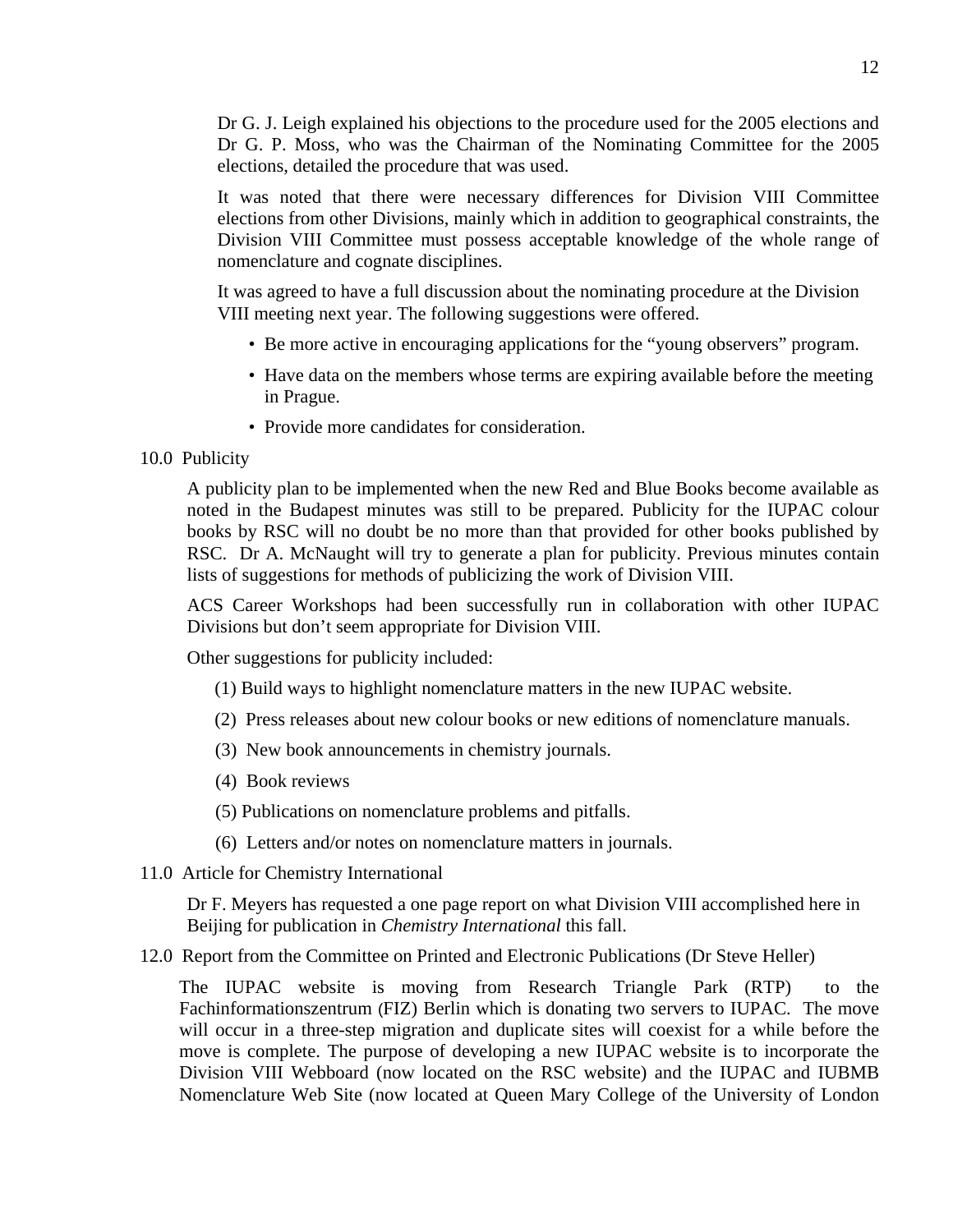and managed by Dr G. Moss). The work is being done under contract by a group in Prague. The Prague group has converted the IUPAC website to XML. Development of the IUPAC website is a major objective of CPEP.

- 13.0 IUPAC and IUBMB Nomenclature Web Site (Queen Mary, University of London)(Dr Gerry Moss)
	- 13.1. Access statistics. The statistics on the use of the website are given in Appendix VI.
	- 13.2. There have been problems with the old software used for the RSC website during the past year which affected the Division VIII webboard. New software has been installed.
	- 13.3 Relationship with the IUPAC web site, and plans for the future.

 The new IUPAC website must be developed before the IUPAC and IUBMB Nomenclature Web Site at Queen Mary can be incorporated. Dr Moss wants to be able to develop statistics from the IUPAC website just as he does now from the IUPAC/IUBMB website.

The mirror sites for the IUPAC/IUBMB website are not necessarily kept up-to-date.

14.0 Translations

Dr K.-H. Hellwich noted that *Angewandte Chemie* has had a policy to translate IUPAC Recommendations into German, but this has turned out to be a large task. A group of translators is needed to do this. A list of German translations of IUPAC recommendations is given in Appendix VII. Translations are quite valuable as many corrections and necessary modifications to the official IUPAC English publication may emerge. These corrections can be made to the online version but a printed correction or corrigenda may be necessary as well. This has already happened with the 1993 Guide to Nomenclature of Organic Compounds and with Natural Products (revised Section F of the 1979 Organic Recommendations); in both cases printed corrections have been published. And it is happening with both publications on fullerene nomenclature.

Project groups need to be very diligent in proofing their publications to minimize corrections and editorial modifications.

The Division must alert National Adhering Organizations (NAO's) about the publication of nomenclature recommendations and ask if translations are likely. NAO's should be encouraged to translate nomenclature recommendations. The difference between translations and interpretations must be recognized. Translations need approval by the appropriate NAO.

It was suggested that a publication for *Chem. Int.* about translations could be useful.

- 14.0 Cross representation from the Division VIII Committee to other IUPAC Committees
	- 14.1 Committee on Chemistry Education (CCE). Dr T. Damhus will attend the meeting of CCE here in Beijing this year. Prof R. Hartshorn will be Division VIII's representative starting next year.
	- 14.2 Committee on Printed and Electronic Publications (CPEP). As a member of CPEP, Dr S. Heller will serve as Division VIII's representative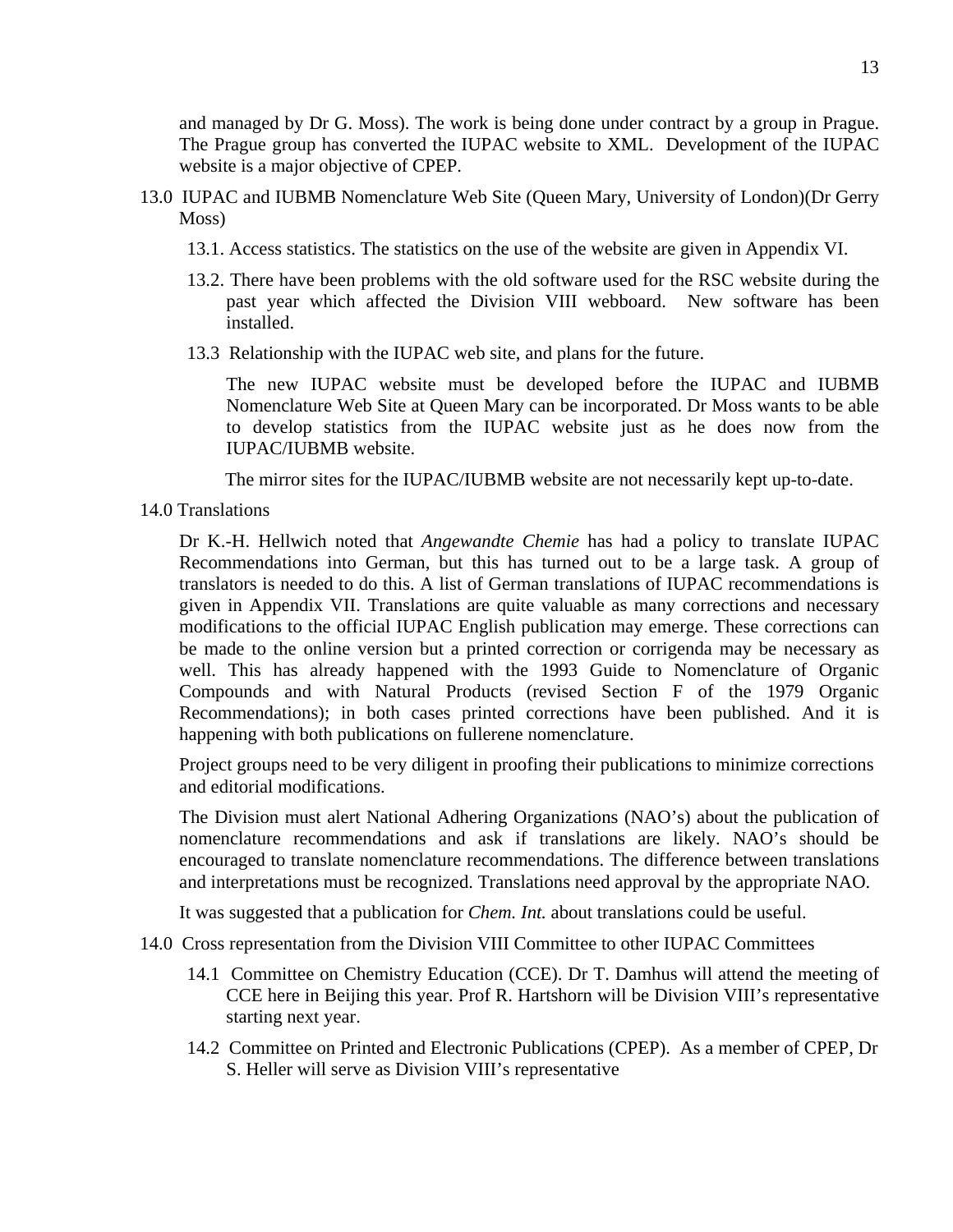- 14.3 Committee on Chemistry and Industry (COCI ). At present Division VIII does not have a representative on this committee. Dr A. McNaught will attend this committee's meeting this year here in Beijing and will attend its meeting next year if no one else is willing.
- 14.4. PAC Editorial Board. Dr A. McNaught will attend the meeting of this committee this year here in Beijing and will carry on to succeeding years if appropriate.
- 14.5. Interdivisional Committee on Terminology, Nomenclature, and Symbols (ICTNS). Dr A. McNaught will replace Dr W. V. Metanomski as a Titular Member. Prof J. Nyitrai will be Division VIII's representative. Prof J Kahovec currently represents Division IV (Macromolecular Chemistry). Dr T. Damhus remains as a Titular Member.
- 15.0 Next meeting

Prof J. Kahovec invited the Division VIII Committee to meet next year (2006) at the Institute of Macromolecular Chemistry in Prague. The proposed schedule was to have meetings of Project Task Groups on September 4-5, 2006 and the meeting of the Division Committee on September 6-7, 2006. These dates must still be confirmed by Prof Kahovec.

Respectively Submitted: Warren H. Powell (Secretary) 11/25/05

Accepted: Alan D. NcNaught (President) 11/30/05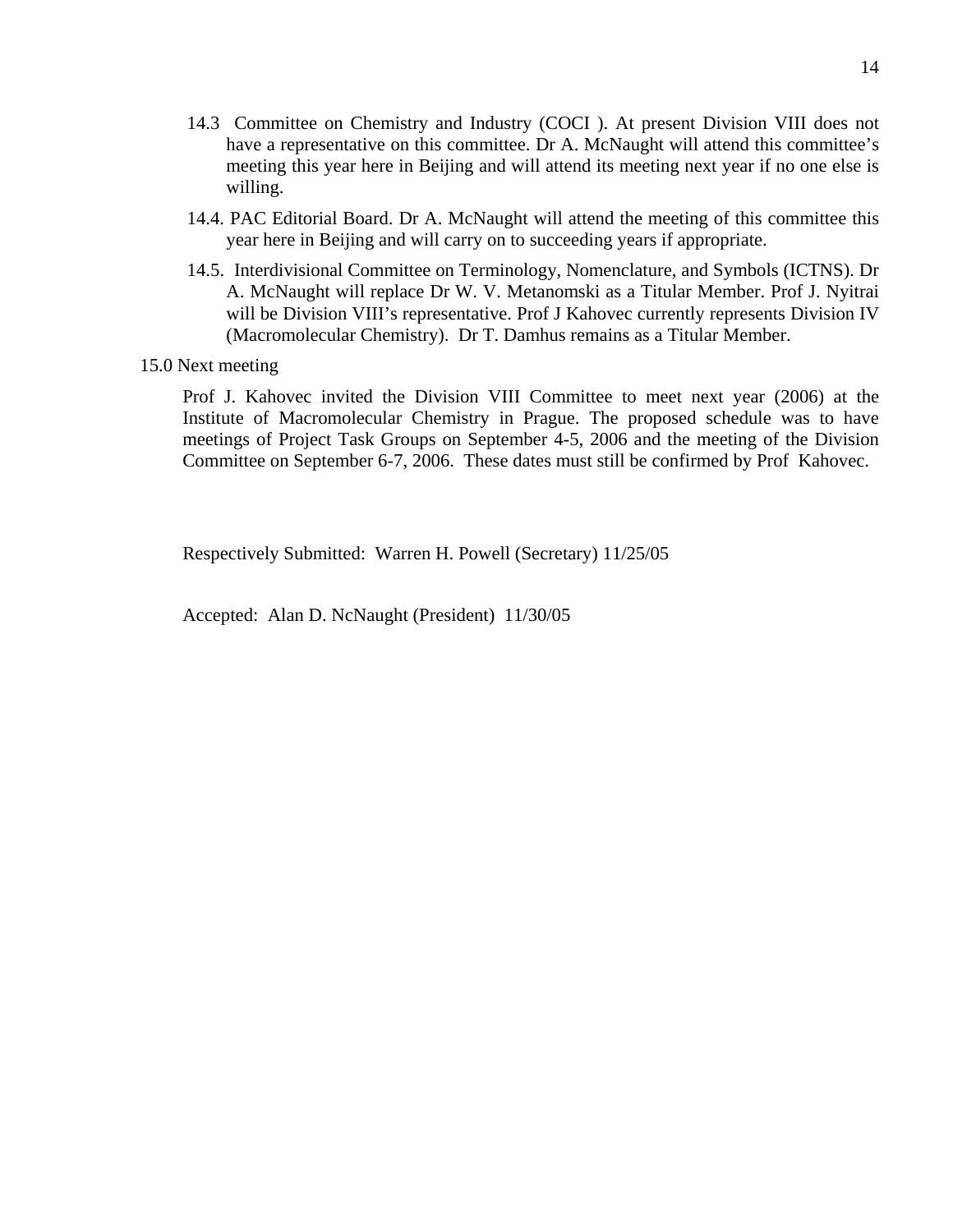# **APPENDIX I**

### **Talks on InChI given by Steve Heller in 2005**

1. PittCon

 "The IUPAC International Project - InChI. An Open Source/Open Access Project - March 2005"

2. ACS - San Diego (Chemical Information - Open Access session)

"The Perfect Storm - Electronic Publishing and the Internet - March 2005"

3. 7th ICCS -International Conference on Chemical Structures - Noordwijkerhout

"An Open Source/Open Access and the IUPAC International Chemical Identifier - InChI - June 2005"

4. 4th US Government Chemical Databases Meeting, Frederick MD - July 2005

"The IUPAC International Chemical Identifier"

5. IUPAC 40th Congress - Beijing

"Open Access/ Open Source and the IUPAC International Chemical Identifier (InChI) - August 2005"

6. ACS - Washington – DC (Chemical Information - Chemical Information and International Science Issues session)

"Open Access/ Open Source and the IUPAC International Chemical Identifier - August 2005"

7. German Conference on Chemoinformatics of the German Chemical Society (GDCh - Goslar

"Open Access/ Open Source and the IUPAC International Chemical Identifier (InChI) - November 2005"

8.PacificChem - Honolulu

"Open Access/ Open Source and the IUPAC International Chemical Identifier (InChI) - December 2005"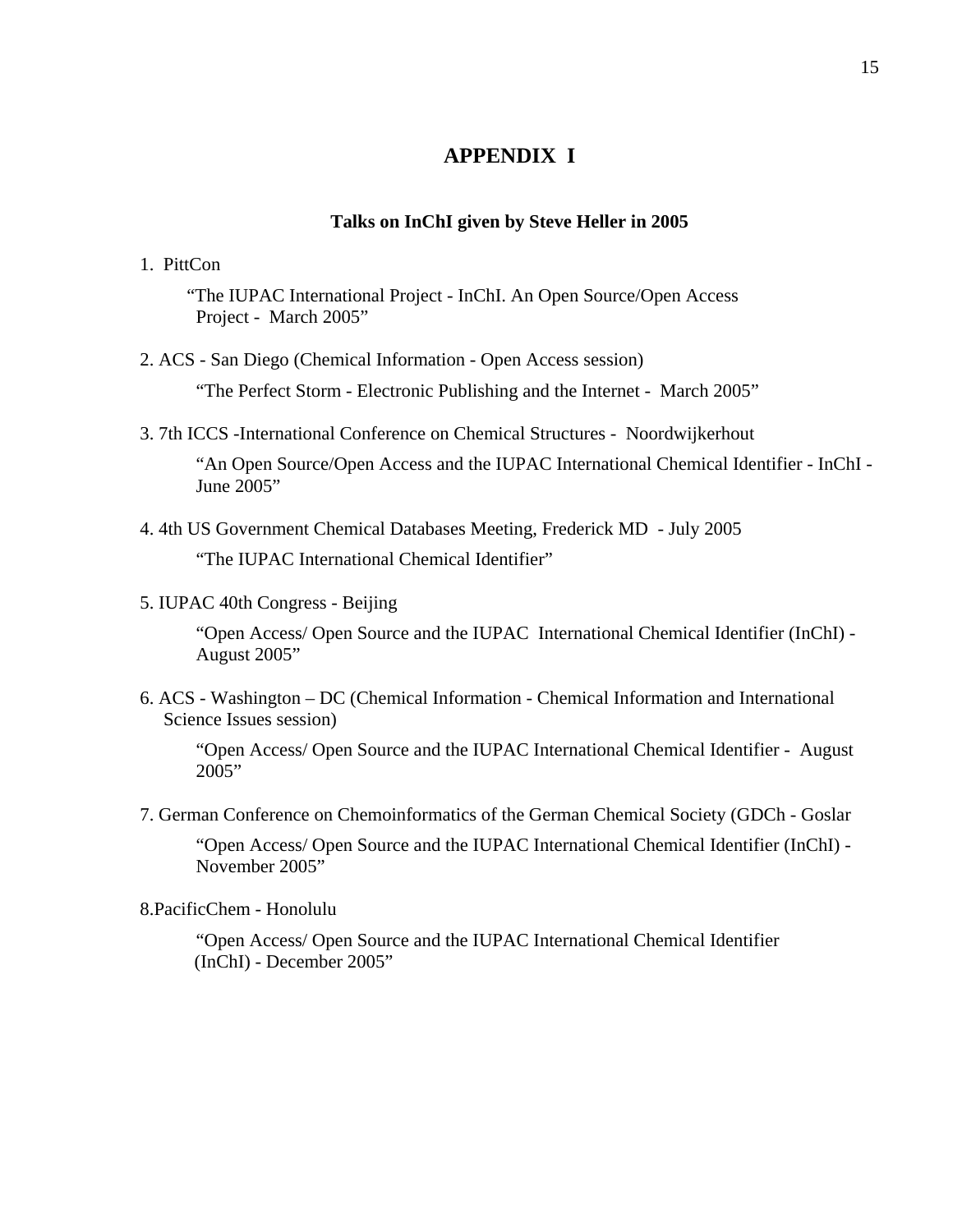# **APPENDIX II**

## **List of InChI References/Publications**

- 1. "International chemical identifier goes online", *Chem. World*, 16 May 2005
- 2. "Application of InChI to Curate, Index, and Query 3-D Structures, M.D. Prasanna, J. Vondrasek, A. Wlodawer and T.N. Bhat, *Proteins: Structure, Function, and Bioinformatics,* **2005**, *60*, 1-4
- 3. "Enhancement of the chemical semantic web through the use of InChI identifiers", S.J. Coles, N.E. Day, P. Murray-Rust, H.S. Rzepa and Y. Zhang, *Org. Biomol. Chem*., **2005**, *3*(10), 1832- 1834.
- 4. "InChI FAQ", Nick Day (Unilever Centre for Molecular Informatics, Cambridge University): http://wwmm.ch.cam.ac.uk/inchifaq/
- 5. "Representation and Use of Chemistry in the Global Electronic Age", P. Murray-Rust, H.S. Rzepa, S.M. Tyrrell and Y. Zhang, *Org. Biomol. Chem*., **2004**, 3192-3203 [www.ch.ic.ac.uk/rzepa/obc/]
- 6. "That INChI feeling", *Reactive Reports*, Sept. 2004, issue 40.
- 7. "Unique labels for compounds", *Chem. Eng. News*, 2 Dec 2002
- 8. "Chemists synthesize a single naming system", *Nature,* 23 May 2002
- 9. "That IChI feeling" *The Alchemist*, 24 Apr 2002
- 10. "What's in a Name?" *The Alchemist*, 21 Mar 2002
- 11. "An Open Standard for Chemical Structure Representation: The IUPAC Chemical Identifier", Stephen E. Stein, Stephen R. Heller, and Dmitrii Tchekhovskoi, in: *Proceedings of the 2003 International Chemical Information Conference (Nimes), Infonortics*, pp. 131-143.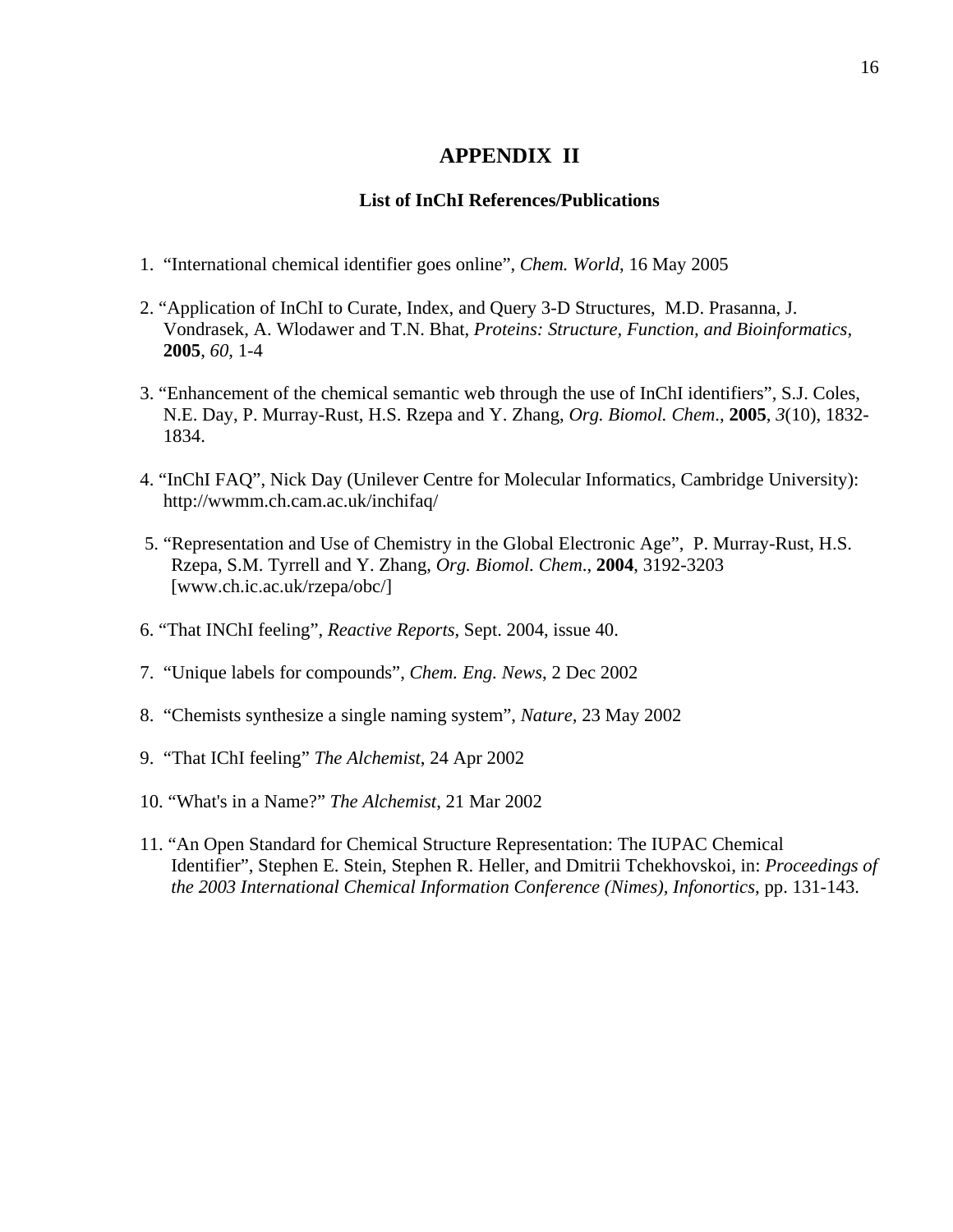# **APPENDIX III**

# **Exploratory meeting on a possible project on PINs (preferred IUPAC names) for inorganic compounds**

### **Hotel Gellért, Budapest, August 29, 2004**

The meeting had been convened by Ture Damhus after consultation with IUPAC colleagues on how to best probe the idea of a project on inorganic PINs and, if deemed desirable, how to get the project started.

#### *Attendees*

[Current IUPAC involvement and coordinates mentioned in the *IUPAC Handbook* are not always reproduced here.]

**Dr. Piroska Fodor-Csanyi** (Hungary) is an inorganic and physical chemist and radiochemist. Dr. Fodor-Csanyi has been involved in nomenclature work since the early sixties, has been on the former IUPAC Commission on Nomenclature of Inorganic Chemistry (CNIC) and has in particular contributed with translations of IUPAC rules into Hungarian.

**Prof. Herb Kaesz** (USA), of the University of California at Los Angeles, former chairman of CNIC, past editor of *Inorganic Chemistry.*

**Mr. Ole Nørager** is Danish, but works at the European Chemicals Bureau, Toxicology and Chemical Substances, Institute for Health and Consumer Protection at the Ispra Joint Research Centre (Italy). Has been involved with chemicals databases such as EINECS (see below).

**Mr. Kevin Thurlow** (UK). Employed in the Chemical Nomenclature Advisory Service at the Laboratory of the Government Chemist. Nomenclature including INN and ISO pesticide names, analytical work, safety data sheets, customs legislation.

**Dr. Andrey Yerin** (Russia). Organic chemist, works with computer nomenclature rules at *ACD labs*, where they are now starting to consider inorganic compounds. Has worked for IUPAC in the former Commission on Nomenclature of Organic Chemistry (CNOC) and later Division VIII.

**Mr. Jonathan Brecher** (USA), at *Cambridge Soft* (known for products such as ChemDraw and ChemFinder). Strong interest in chemical communication. Is currently working towards the software required to convert structures to names.

**Dr. Jeffrey Wilson** (USA), Scientific Information Analysis Manager at *Chemical Abstracts Systems* (*CAS*). Nomenclature of small molecules, general organic nomenclature.

**Prof. Bryan Henry** (Canada), of the University of Guelph. IUPAC vice-president. Laser chemistry. Canadian Chemical Society, national committee for IUPAC.

**Dr. Alan Hutton** (South Africa), of the University of Cape Town. Editor of *South African Journal of Chemistry*. Co-editor of the revised Red Book.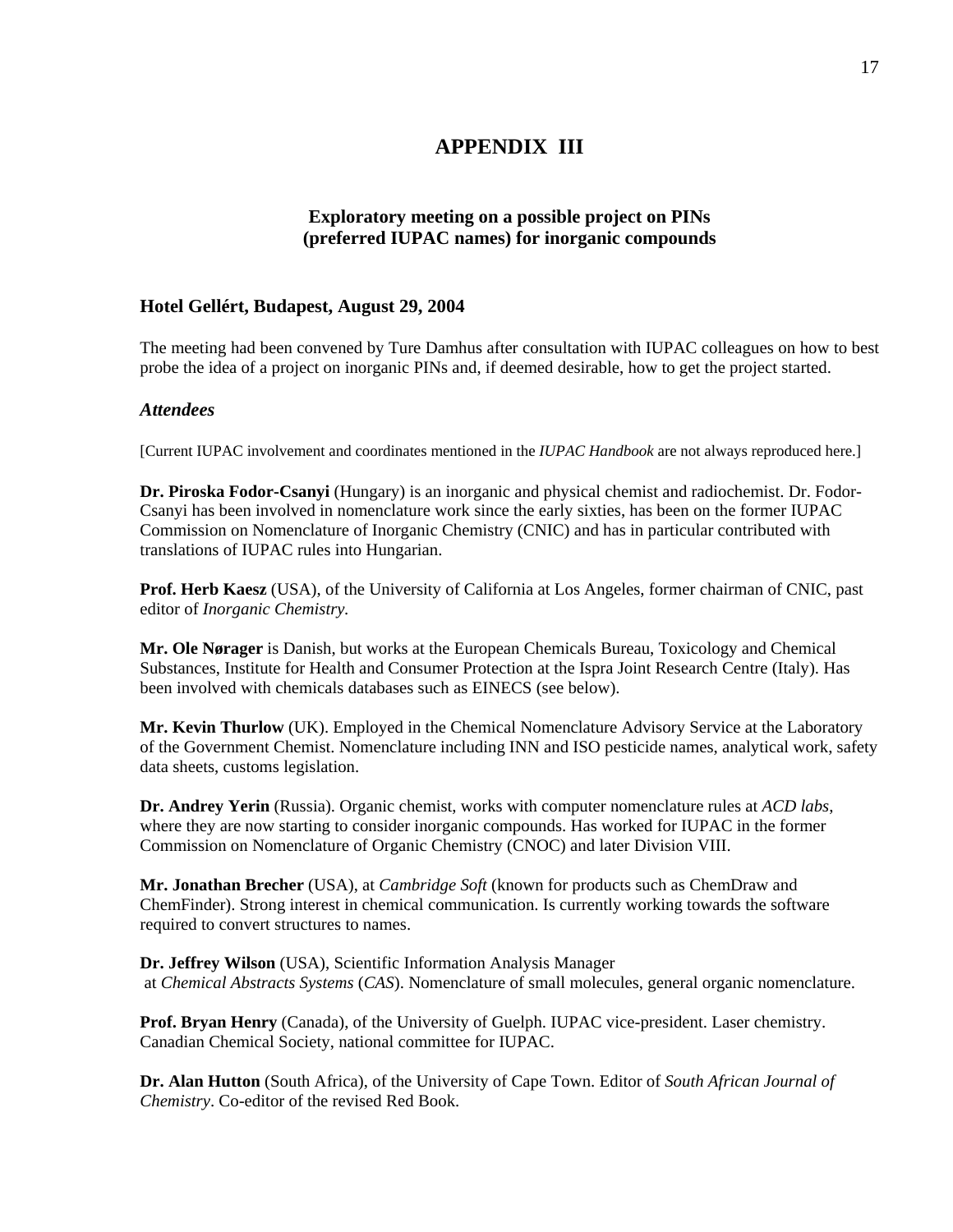**Dr. Alan McNaught** (UK), of the Royal Society of Chemistry. Long-time involvement with (largely organic) IUPAC nomenclature, *e.g.* in CNOC. Has also been secretary of the former Interdivisional Committee on Nomenclature and Symbols (IDCNS) and is currently president of Division VIII.

**Dr. Warren Powell** (USA). Worked with Kurt Loening at *CAS*. Long-time involvement with IUPAC nomenclature in CNIC, CNOC and IDCNS and lately *e.g.* in nomenclature of fullerenes and as co-author of the new Blue Book. Has written two books on nomenclature. Currently secretary of Division VIII.

**Prof. Richard Hartshorn** (New Zealand), of the University of Canterbury. Teaches inorganic chemistry at large. Co-editor of the revised Red Book, involved with project on coordination numbers larger than 6.

**Dr. Ture Damhus** (Denmark), employed by *Novozymes A/S*. Earlier IUPAC involvement as member and secretary of CNIC. Co-editor of the revised Red Book.

Other potential participants that were not able to attend this meeting:

**Prof. Ebbe Nordlander** (Sweden), of the University of Lund. **Dr. David Lide** (USA), Editor of *CRC Handbook of Chemistry and Physics*.

The attendees were asked to introduce themselves and explain about their possible interest in PINs and provide other relevant background.

Pertinent observations and comments included the following:

 - In the public, there is often frustration that there is no unique IUPAC name for a given substance. This goes for example for people inquiring with the Royal Society of Chemistry in the UK and for customers using various kinds of computerized naming.

- Patent writing, chemicals catalogues and teaching would also benefit from unique names.

 - Unambiguous names are important in shipping chemicals; the currently used so-called 'proper names' are not always easily interpreted.

 *- Inorganic Syntheses* was mentioned as a relevant publication which is a good source of structures that need naming.

 - Names and registry numbers assigned by *CAS* are useful in many contexts, but do not make IUPAC names superfluous. *CAS* is a commercial enterprise and could, in principle disappear again due to market conditions.

 - The various layers of information involved in the assignment of an InChI (*IUPAC International Chemical Identifier*) should be considered. The *CAS* systematics for inorganic structures as presented in the Index Guide could maybe also be a useful starting point. Differences between IUPAC and *CAS* must be eventually documented.

 - In real life, one often encounters mixtures or substances for which it may not be evident how to draw the structure on which to base the name (examples mentioned at the meeting: ascorbic acid, nitrogen dioxide, fulminic acid). It is often a question of whether to label the bottle or label specific structures. It may be dangerous to endeavour to select preferred structures.

- Preferred names may be given case by case in lists of names, or rules may be devised.

 - Existing names should be used where possible. Extensive databases exist containing names (in some cases current IUPAC names) that were selected somehow and for which there are no resources to rename and republish.

- IUPAC should consider whether to promote organic PINs before inorganic PINs are available.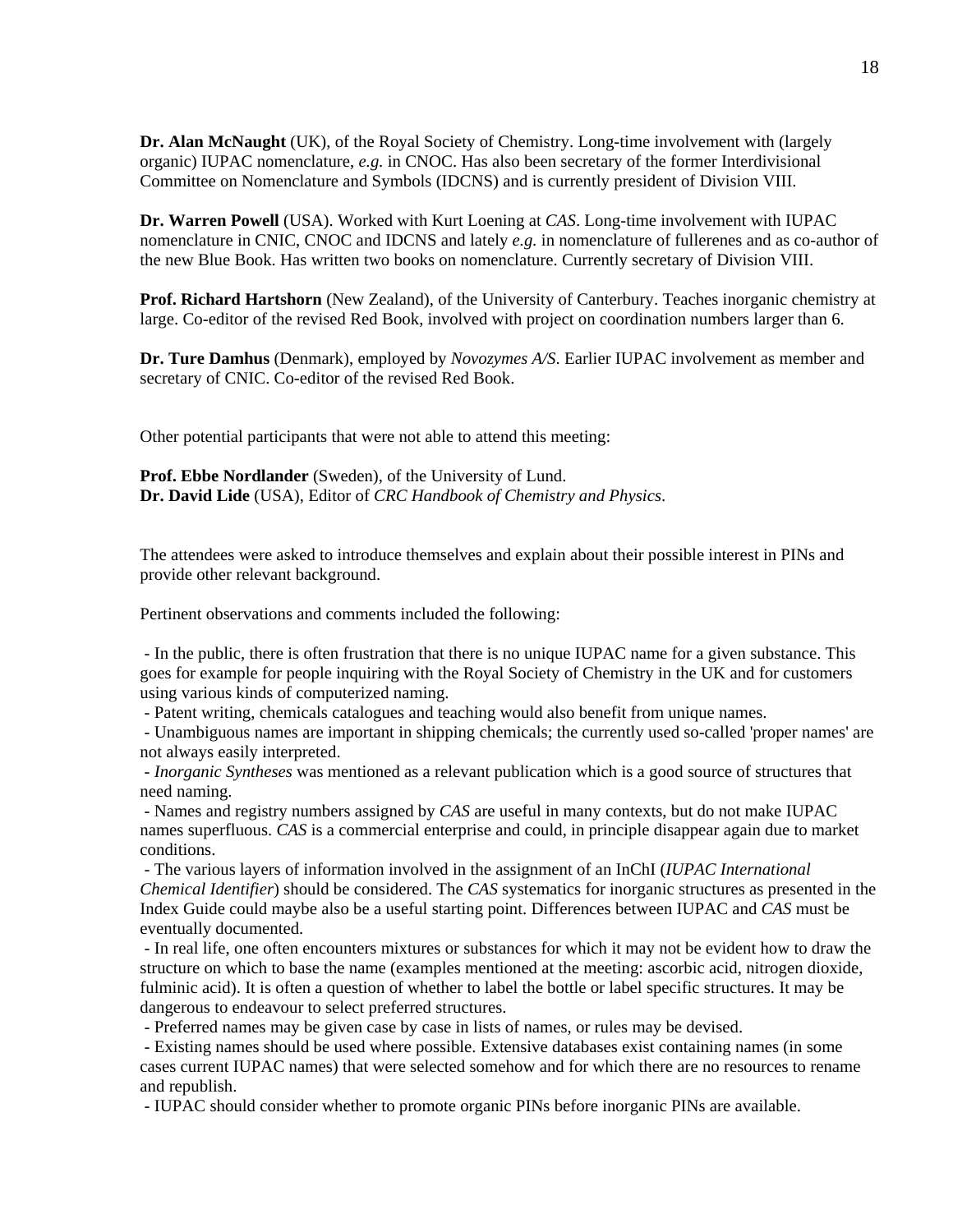See also Appendix 1 for a communication from David Lide.

Based on the discussion, the following draft project objectives were agreed to:

### *Project Objectives*

Provide rules for selecting a preferred name for any specified structure to complement the Blue Book PINs for organic compounds.

- -Take preselected parent names (from the Blue Book) into consideration.
- -Work closely with Chemical Abstracts Systems.
- Involve relevant databases (regulatory databases such as
	- EINECS\*), ELINCS\*\*), ECICS\*\*\*) dictionaries,
	- maybe even vendors' catalogues; make contact to publishers)
- Collaborate with other bodies that potentially could have an interest in PINs [International Union of Crystallography, American Chemical Society
- $(ACS)$ , etc.
- Coordinate with oncoming IUPAC project on organometallic nomenclature.

\*) EINECS = European Inventory of Existing Commercial Substances

\*\*) ELINCS = European List of Notified Chemical Substances

\*\*\*) ECICS = European Customs Inventory of Chemical Substances

#### *Comments*

It will be necessary for the system to address several levels of compositional and structural information. In connection with the regulatory databases, it was mentioned that the European REACH project (REACH = Registration, Evaluation and Authorization of Chemicals) could conceivably be a "customer" for inorganic PINs.

### *Project group*

It was recommended to strive for a two-tier project group with a small core, counting some 3-4 people, which would be responsible for main parts of the work, and a number of more loosely associated or corresponding members that could be consulted on specific issues.

Several attendees expressed willingness to either participate in the project group in one or the other tier or to establish contact to relevant persons in other bodies, *e.g.* ACS.

### *Future plans*

[Subsequently, Ture Damhus unfortunately, for personal reasons, was not able to prepare for a meeting in Beijing to get the project started and has not accepted project leadership. The Division VIII Committee must consider in Beijing how to proceed. The following have in the meantime confirmed their willingness to be eventually members of the project group: Richard Hartshorn (core), Ebbe Nordlander (core or consultant), Kevin Thurlow (consultant), Alan Hutton (consultant).]

# **Ture Damhus**

August 6, 2005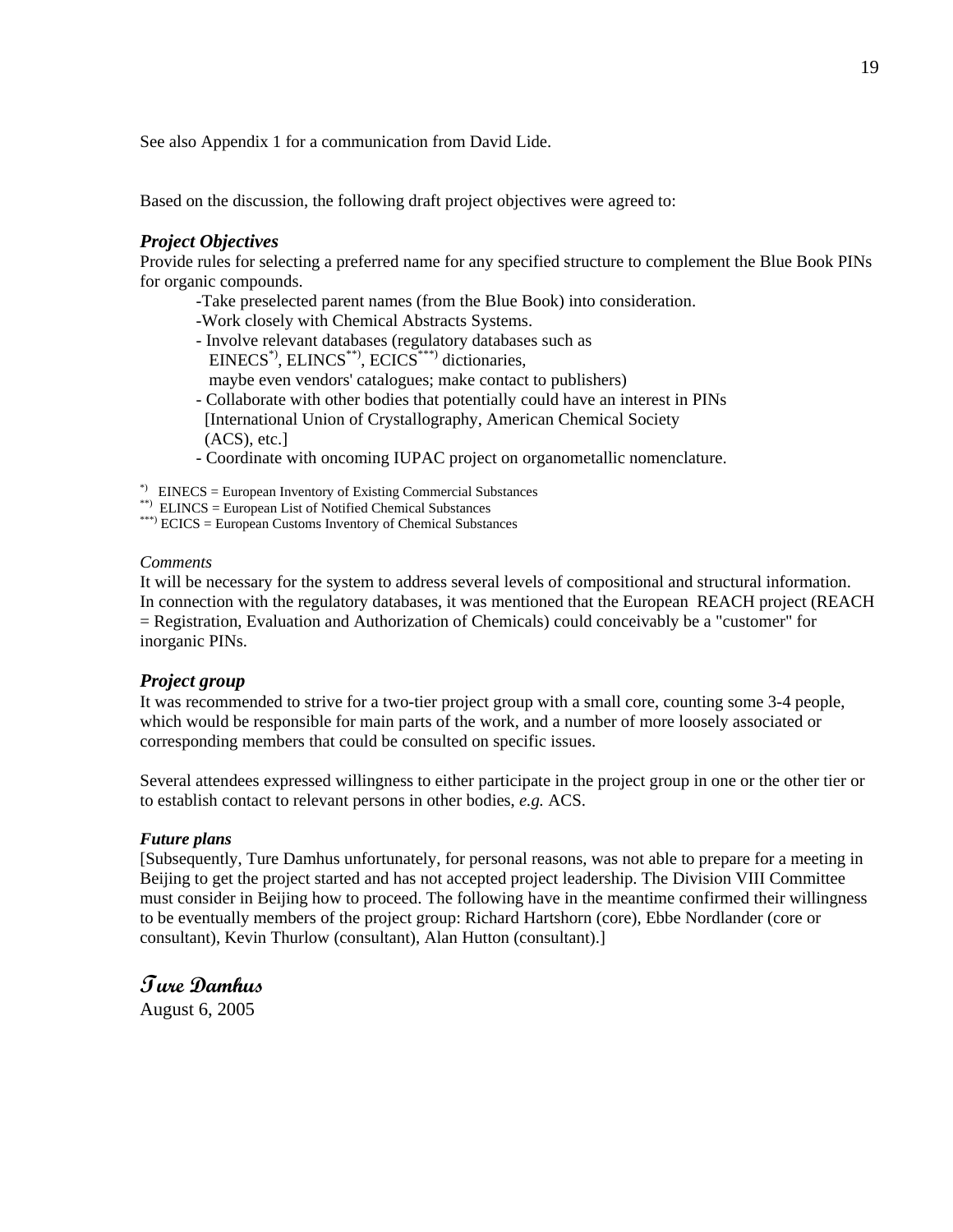Appendix 1.

Communication from David Lide prior to the Budapest meeting.

Thanks very much for keeping me informed. My only suggestion is that you bear in mind the need for names for reaction intermediates and other transient molecular species. I recently spent much time finding names for transients that appear in tables of electron affinity, proton affinity, etc. A few examples:

Radicals like  $\text{AsH}_2$ , PH<sub>2</sub>, etc. Intermetallic compounds like AuPd, Au2Pd, etc. Clusters like  $Al<sub>3</sub>$ ,  $Si<sub>7</sub>$ ,  $Sb<sub>5</sub>$ , .... Simple compound that occur in two forms:  $NiO<sub>2</sub>$  can be O-Ni-O or Ni-O-O

I found that most authors who report measurements on things like this do not even try to name them. Obviously these are of lower priority than chemicals you can find in a bottle, but your approach should be applicable to them.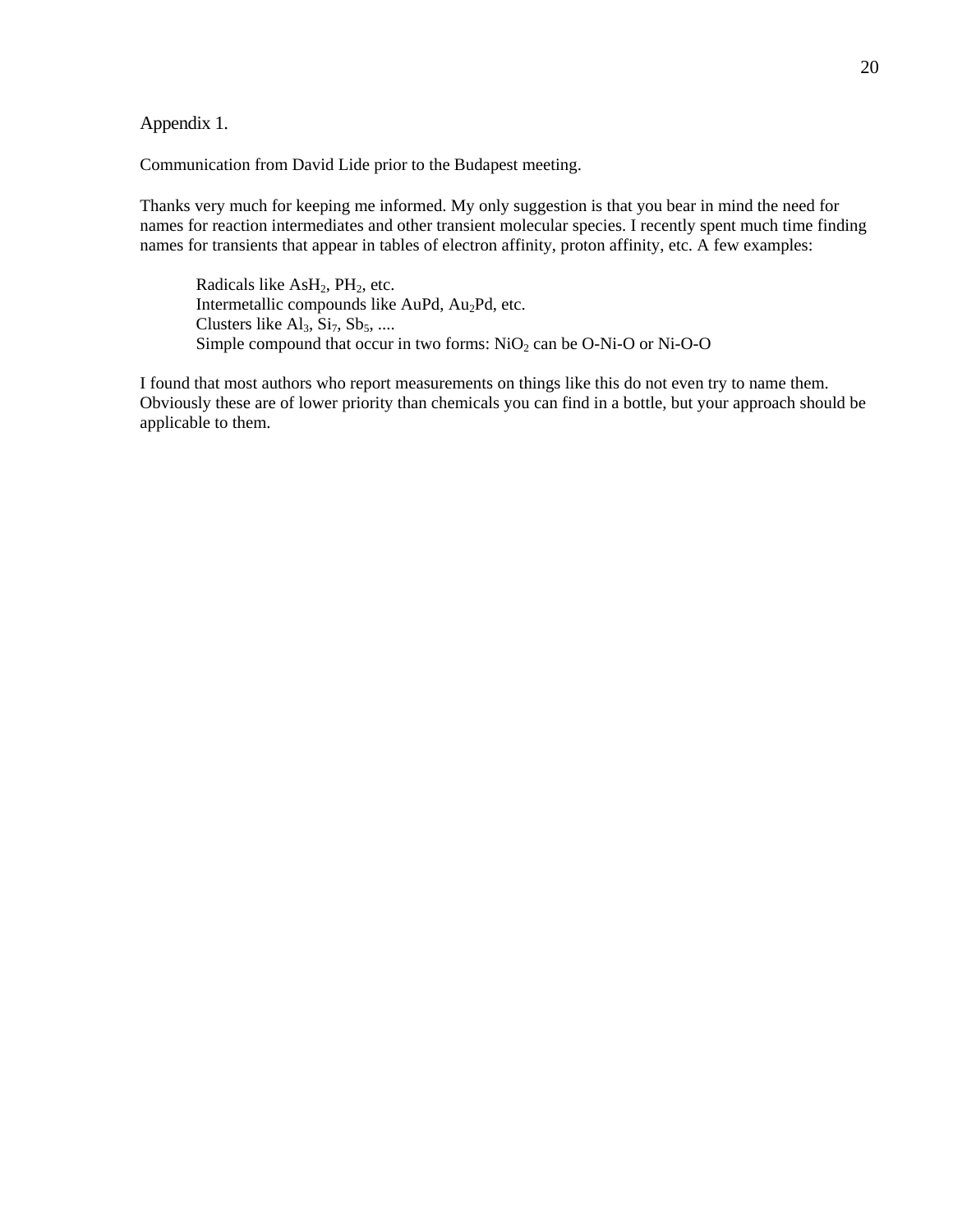#### **APPENDIX IV**

#### **Composition of the Advisory Subcommittee to the Division of Chemical Nomenclature and Structure Representation (IUPAC DIVISION VIII) (/13/05)**

Dr Hidetsugu Abe (Toyohashi U of Technology, Japan) Prof Steven M Bachrach (Trinity U San Antonio, USA; Editor, Internet Journal of Chemistry) Dr Sinéad Boyce (Trinity College Dublin, Ireland) Dr John Brennan (European Patent Office, Netherlands) Dr Ursula Bünzli-Trepp (Helvetica Chimica Acta, Switzerland) Dr Ilaria Campagnari (GSK, Italy) Mr Jeffrey Carter (Cambridgesoft, USA) Prof Neil G Connelly (Bristol, UK) Dr Helen Cooke (GSK, USA) Prof Franco Cozzi (Milan, Italy) Prof Bernadette Donovan-Merkert (U of North Carolina, Charlotte, USA) Prof Andreas Dress (Bielefeld, Germany) Dr Geoff Fairhurst (BASF, Germany) Prof Henri A Favre (Montreal, Canada) Dr Piroska Fodor-Csányi (Budapest, Hungary) Dr Patton M Giles (Chemical Abstracts, USA; ACS Nomenclature Committee) Dr Jonathan M Goodman (Unilever Centre for Molecular Informatics, Cambridge, UK) Dr Karl-Heinz Hellwich (Beilstein, Germany) Prof Bernardo J Herold (Lisbon, Portugal) Dr Alan T Hutton (Cape Town, South Africa) Dr Wolf-Dietrich Ihlenfeldt (Computer Chem Center, Erlangen-Nurnberg, Germany) Prof Aubrey D Jenkins (Sussex, UK) Prof Alan R Katritzky (Florida Center for Heterocyclic Compounds, USA) Prof Risto S Laitinen (Oulu, Finland) Dr Graham F McCann (Royal Society of Chemistry, UK; Editor, J Materials Chem) Prof Paulina Mata (Lisbon, Portugal) Dr W Val Metanomski (Chemical Abstracts, USA) Prof Ebbe Nordlander (Lund, Sweden) Prof Vincent L Pecoraro (Michigan, USA; Assoc Editor, Inorg Chem) Prof C Dale Poulter (Utah, USA; Editor, J Org Chem) M Herve Schepers (European Commission Taxation and Customs Union, Bruxelles, Belgium) Professor Alexander Senning (Technical University of Denmark) Dr Ann Smith (Merck, USA) Dr Steve Stein (NIST, USA) Dr Keith Taylor (MDL, USA) Dr Carlo Thilgen (ETH Zürich, Switzerland) Dr Sarah Thomas (Royal Society of Chemistry, UK; Editor, ChemComm) Mr Kevin Thurlow (LGC Nomenclature Advisory Service, UK) Dr Bill Town (Kilmorie Consulting, UK) Prof Jim Traynham (Baton Rouge, USA) Dr Edward S Wilks (ex-Dupont, USA) Dr Jeff Wilson (Chemical Abstracts, USA) Dr Janusz L Wisniewski (MDL, Germany) Dr Shen-Gang Yuan (Shanghai, China)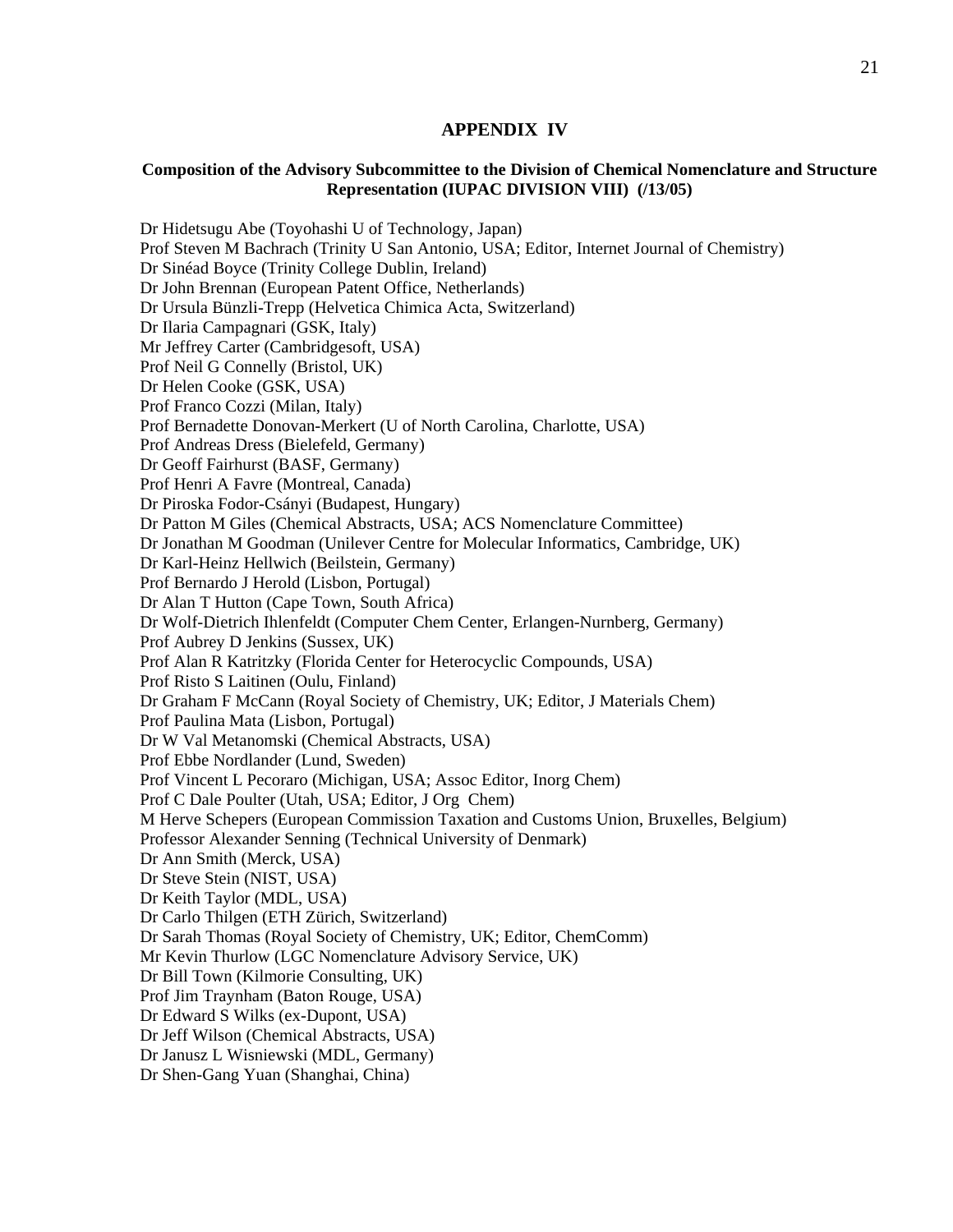# **APPENDIX V**

# **IUPAC Chemical Nomenclature and Structure Representation Division (VIII)**

### **DIVISION RULES**

- 1. The mission of the Chemical Nomenclature and Structure Representation Division is to maintain and develop standard systems for designating chemical structures, including both conventional nomenclature and computer-based systems. Terms of Reference are attached.
- 2. Under the Statutes, Bylaws, and policies of the Union, the Division is managed by its Division Committee. S10 and B4.1 and their subsections are particularly relevant. The Division Committee is responsible for initiating and managing scientific projects, symposia and other activities within its area of responsibility and for cooperating with other Divisions and Standing Committees in initiating and managing interdisciplinary projects, symposia and other activities.
- 3. In accord with B4.103, the composition of the Division Committee is as follows:
	- (a) No more than 10 Titular Members (including all Officers as defined below)
	- (b) No more than six Associate Members
	- (c) No more than six National Representatives
- 4. (a) Titular Members of the Division Committee are nominated and elected for a term of four years by the electorate defined in B4.103 and Bureau decisions pursuant to B4.103. Candidates for titular membership are nominated by the Nominating Committee described below.
	- (b) Associate Members may be elected by the Division Committee for a term of two years, subject to reelection for a second two-year term, as provided in B4.103.
	- (c) National Representatives may be elected by the Division Committee on nomination by National Adhering Organizations for a term of two years, subject to reelection for a second two-year term, as provided in B4.103.
	- (d) Interim appointments to fill vacancies on the Division Committee occurring between meetings may be made by the Division President, after consultation with the other Division Officers, for a term ending at the end of the year in which the next General Assembly is held. Interim appointments are subject to approval by the Bureau or Executive Committee.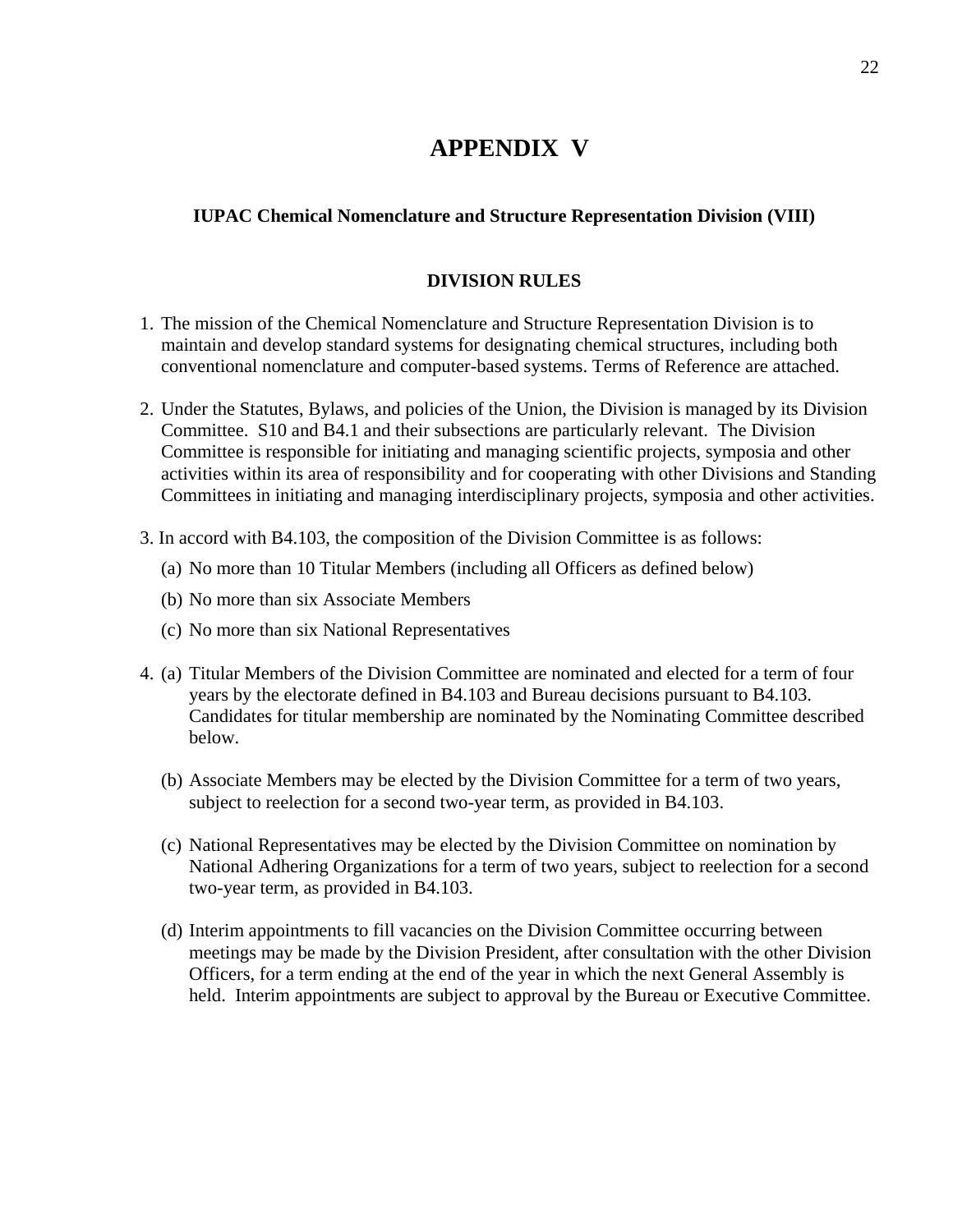- 5. Candidates for Titular Member of the Division Committee are named by a Nominating Committee, prescribed by IUPAC policy and procedures defined by the Bureau, as follows:
- (a) The nominating committee consists of five members [subject to an exception by the Bureau], with no more than two members from the existing Division Committee and the other three chosen from outside IUPAC on the basis of the breadth of their expertise. The Division President will not be a member of the Nominating Committee.
- (b) The Nominating Committee is appointed by the Division President with the concurrence of the IUPAC Executive Committee.
- (c) Categories of vacancies may be established by the Division Committee if desired to ensure diversity in subject matter, geographic distribution, or other characteristics. More than one nominee for each vacancy is desirable but not required.
- 6. Elections shall be conducted by e-mail under procedures defined by the IUPAC Secretariat.
- 7. The Officers of the Division are as follows:
	- (a) The President is the administrative head of the Division, presides at meetings of the Division Committee, and is an *ex officio* a member of all bodies of the Division. The President serves as a member of the Bureau and is the principal representative of the Division within and outside the Union.

(b) The Vice President (President-elect) acts for the President in his absence and assists the President as requested. He shall assume the office of Division President in the event of the President being unable to perform the functions of that office, without prejudice to the forthcoming period of office as President.

- (c) The Secretary assists the President in carrying out the business of the Division and maintains the records of the Division.
- (d) The immediate Past President assists the President as requested.
- 8. With the advice of the President of the Union, Officers of the Division are elected by the Division Committee, subject to final approval by the Council. The Officers together form an Executive Committee to act for the Division Committee between meetings. Subject to limitations in B4.103, the terms of office are as follows:
	- (a) The President, President-elect and Past President each serve a term of two [four] years, not subject to reelection.
	- (b) The Secretary serves a term of four years and is eligible for reelection to a second term of four years.
- 9. (a) The Division Committee may establish and the Division President may appoint subsidiary bodies, such as subcommittees, working parties and advisory groups, which will all have the status of Division subcommittees, as described in S10.6. The terms of reference or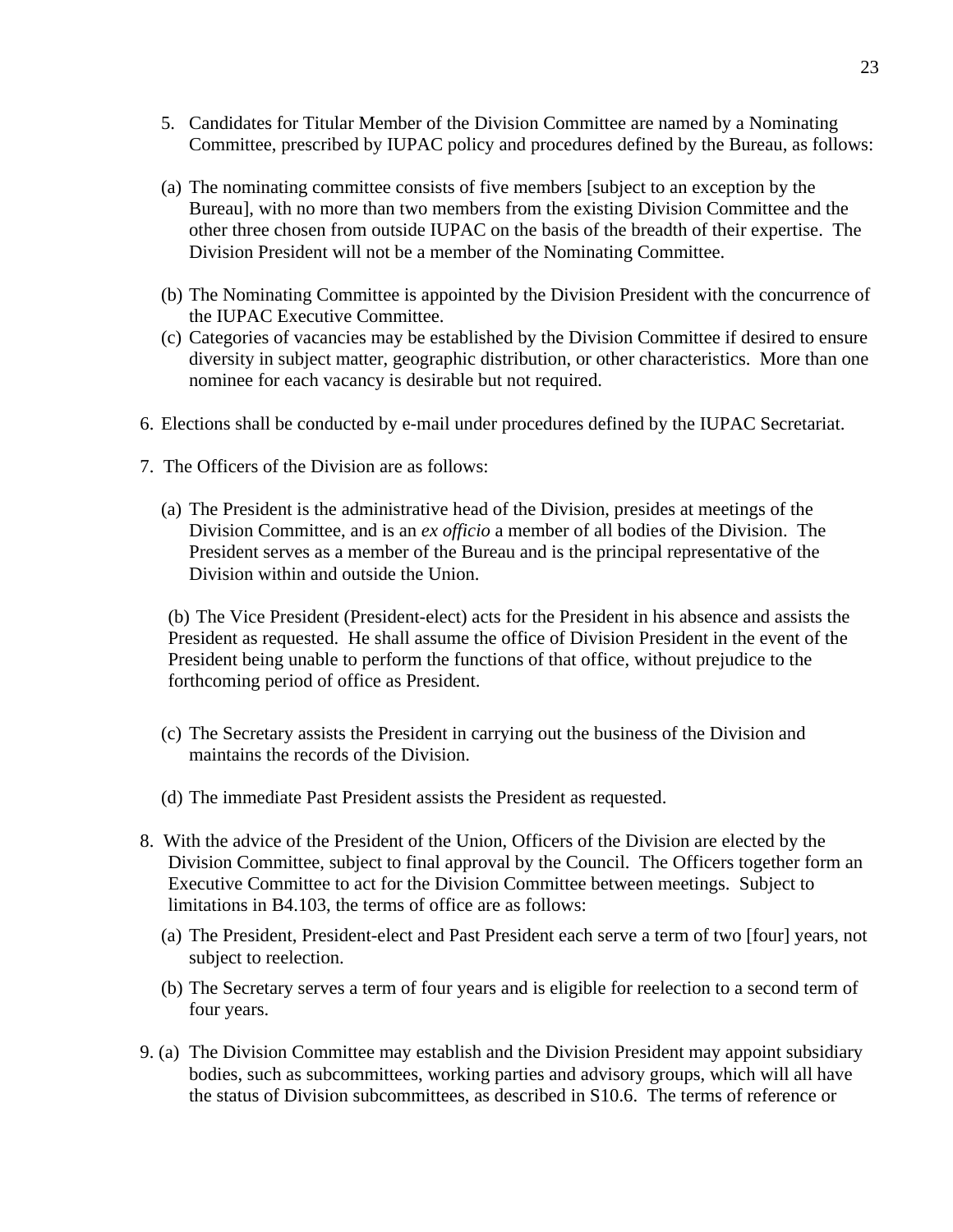charge to each group, as well as its lifetime, shall be established by the Division Committee. Task groups will be formed to carry out specific projects under general IUPAC policies for the conduct of projects.

- (b) The Division Committee may propose to the Bureau the establishment of Commissions, with terms of reference and lifetimes, under the provisions of B4.301.
- (c) The Division Committee and Division President will exercise responsibility and oversight over all bodies created under parts (a) and (b).
- 10. These Rules may be amended by the Division Committee, subject to approval by the Council.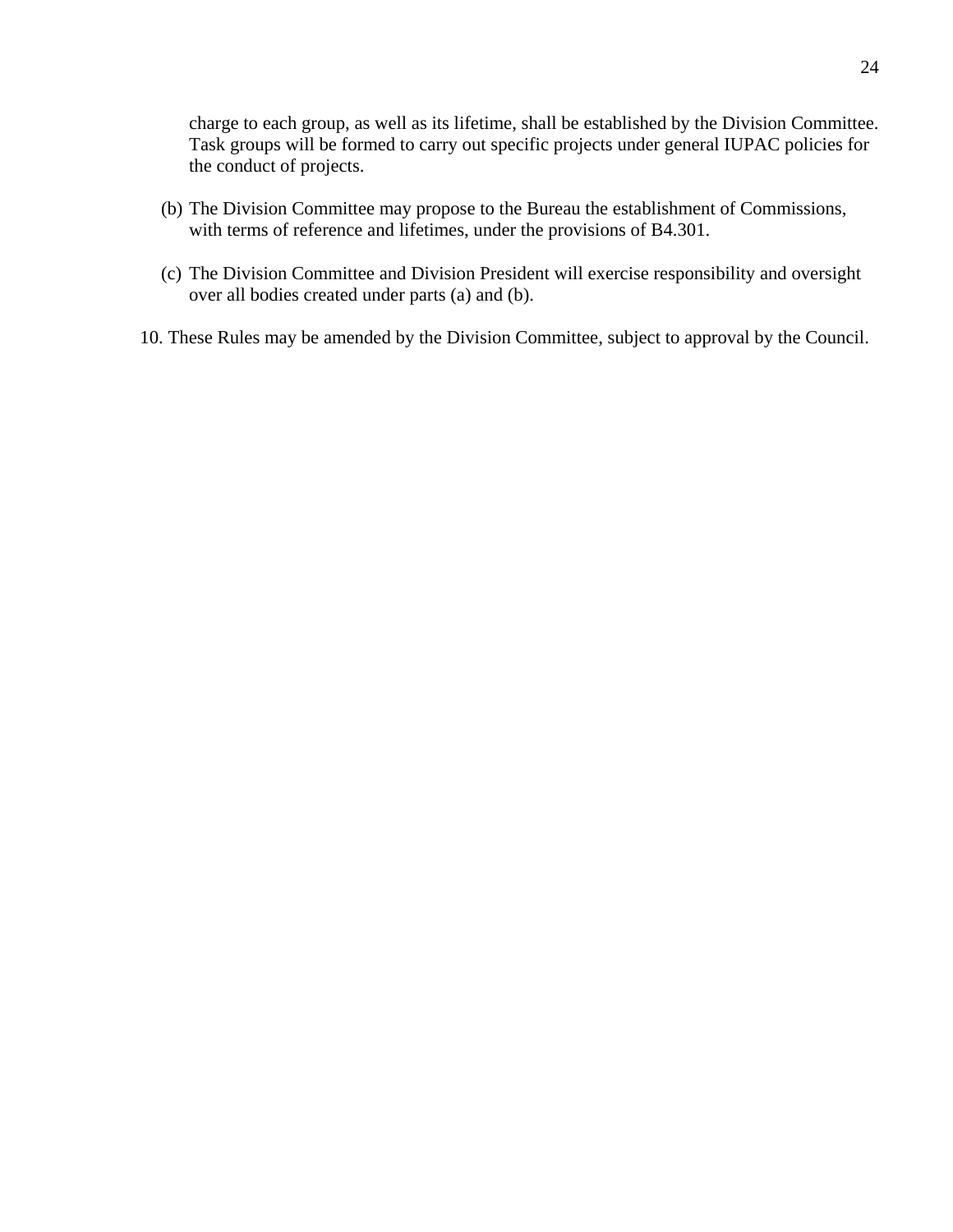# **APPENDIX VI**

# **Nomenclature World Wide Web Database – Statistics**

Statistics based on log of IP addresses used each day. Total usage to date about 3930000. Data on 190 countries recorded so far. Summary data for 1996-2004 at www.chem.qmul.ac.uk/iupac/usage/ For full details of each document see www.chem.qmul.ac.uk/iupac/ or www.chem.qmul.ac.uk/iubmb/

Average use **per week** 

| Year                                | 1996                     | 1997                     | 1998                     | 1999                     | 2000                     | 2001                     | 2002                     | 2003                     | 2004                    | 2005 |
|-------------------------------------|--------------------------|--------------------------|--------------------------|--------------------------|--------------------------|--------------------------|--------------------------|--------------------------|-------------------------|------|
| Total usage                         | 296                      | 650                      | 1476                     | 2786                     | 5515                     | 9813                     |                          |                          | 15360 19105 20392 24591 |      |
| <b>Search Facility</b>              | $\qquad \qquad -$        | $\overline{\phantom{0}}$ | $\overline{\phantom{a}}$ | 204                      | 1663                     | 4169                     | 8355                     |                          | 11308 12192 15350       |      |
| <b>Bibliographic Data</b>           | $\overline{\phantom{0}}$ | 61                       | 142                      | 235                      | 325                      | 470                      | 598                      | 655                      | 706                     | 828  |
| Map of Usage                        |                          | 7                        | 8                        | 29                       | 37                       | 58                       | 83                       | 78                       | 107                     | 138  |
|                                     |                          |                          |                          |                          |                          |                          |                          |                          |                         |      |
| <b>IUPAC Nomenclature</b>           |                          |                          |                          |                          |                          |                          |                          |                          |                         |      |
| <b>Class Names Glossary</b>         | 138                      | 157                      | 430                      | 693                      | 1039                     | 1504                     | 2178                     | 2492                     | 2836                    | 3139 |
| Atomic Weight                       | 23                       | 48                       | 95                       | 144                      | 310                      | 651                      | 964                      | 1431                     | 1525                    | 1798 |
| <b>Physical Org Chem Glossary</b>   | 29                       | 36                       | 136                      | 343                      | 751                      | 1089                     | 1796                     | 1934                     | 1782                    | 1756 |
| Periodic Table                      | $\overline{\phantom{a}}$ | $\overline{\phantom{a}}$ | $\overline{\phantom{a}}$ | 17                       | 155                      | 291                      | 475                      | 870                      | 782                     | 920  |
| <b>Stereochemical Glossary</b>      | $\overline{\phantom{0}}$ | 32                       | 85                       | 135                      | 231                      | 392                      | 602                      | 694                      | 778                     | 864  |
| <b>Section F (Natural Products)</b> | $\overline{\phantom{a}}$ | -                        | $\overline{\phantom{a}}$ | 14                       | 121                      | 321                      | 450                      | 505                      | 583                     | 819  |
| <b>Medicinal Chemistry Glossary</b> | $\overline{\phantom{a}}$ | $\overline{\phantom{a}}$ | 56                       | 87                       | 150                      | 316                      | 532                      | 601                      | 636                     | 713  |
| <b>Bioinorganic Glossary</b>        |                          | $\overline{\phantom{0}}$ | 61                       | 108                      | 201                      | 391                      | 633                      | 570                      | 523                     | 640  |
| <b>Fused Ring</b>                   |                          | $\overline{a}$           | 64                       | 73                       | 110                      | 198                      | 241                      | 275                      | 299                     | 330  |
| <b>Numerical Term</b>               | $\overline{\phantom{0}}$ | 18                       | 27                       | 35                       | 54                       | 99                       | 150                      | 189                      | 238                     | 308  |
| <b>Ions and Radicals</b>            |                          | $\overline{a}$           | $\overline{\phantom{a}}$ | $\overline{a}$           | 72                       | 150                      | 196                      | 226                      | 245                     | 278  |
| Regular Organic Polymer             |                          | $\overline{a}$           | $\overline{\phantom{a}}$ | $\overline{\phantom{a}}$ | $\overline{\phantom{a}}$ | $\overline{\phantom{a}}$ | $\overline{\phantom{a}}$ | $\overline{\phantom{a}}$ | 141                     | 231  |
| Phanes                              |                          | $\overline{a}$           | 31                       | 42                       | 56                       | 80                       | 95                       | 135                      | 181                     | 213  |
| <b>Gold Book</b>                    |                          | $\overline{a}$           | $\overline{\phantom{a}}$ | $\overline{a}$           | 80                       | 127                      | 155                      | 162                      | 186                     | 212  |
| Fullerenes                          | $\overline{\phantom{0}}$ | $\overline{\phantom{0}}$ | $\overline{a}$           | $\overline{\phantom{a}}$ | $\overline{\phantom{a}}$ | $\overline{\phantom{a}}$ | 69                       | 124                      | 162                     | 202  |
| Hantzsch Widman                     | 12                       | 14                       | 31                       | 46                       | 56                       | 89                       | 116                      | 125                      | 154                     | 187  |
| Spiro                               | $\overline{\phantom{0}}$ |                          |                          | 26                       | 47                       | 90                       | 114                      | 115                      | 137                     | 152  |
| von Baeyer                          | $\overline{\phantom{a}}$ | $\overline{\phantom{a}}$ | $\overline{\phantom{a}}$ | 29                       | 61                       | 106                      | 130                      | 118                      | 133                     | 145  |
| <b>Delta Convention</b>             | 8                        | 9                        | 19                       | 30                       | 54                       | 82                       | 110                      | 106                      | 121                     | 140  |
| Element Name $> 100$                |                          | $\overline{\phantom{0}}$ | $\overline{\phantom{a}}$ | 20                       | 45                       | 78                       | 87                       | 93                       | 147                     | 137  |
| Section H (Isotopic Label)          | $\overline{\phantom{a}}$ | $\qquad \qquad -$        | 26                       | 34                       | 46                       | 73                       | 90                       | 93                       | 112                     | 121  |
| Lambda Convention                   | 6                        | 8                        | 17                       | 28                       | 40                       | 60                       | 76                       | 74                       | 85                      | 98   |
| Phane II                            |                          | $\overline{\phantom{a}}$ | $\overline{\phantom{a}}$ | $\overline{\phantom{a}}$ | $\overline{\phantom{a}}$ | $\overline{\phantom{a}}$ | $\overline{\phantom{a}}$ | 59                       | 68                      | 87   |
| Guide Errata                        |                          | $\overline{a}$           | $\overline{a}$           | 20                       | 21                       | 25                       | 32                       | 47                       | 53                      | 60   |
| Fullerene II                        |                          |                          |                          |                          |                          |                          |                          |                          |                         |      |
|                                     |                          |                          |                          |                          |                          |                          |                          |                          |                         |      |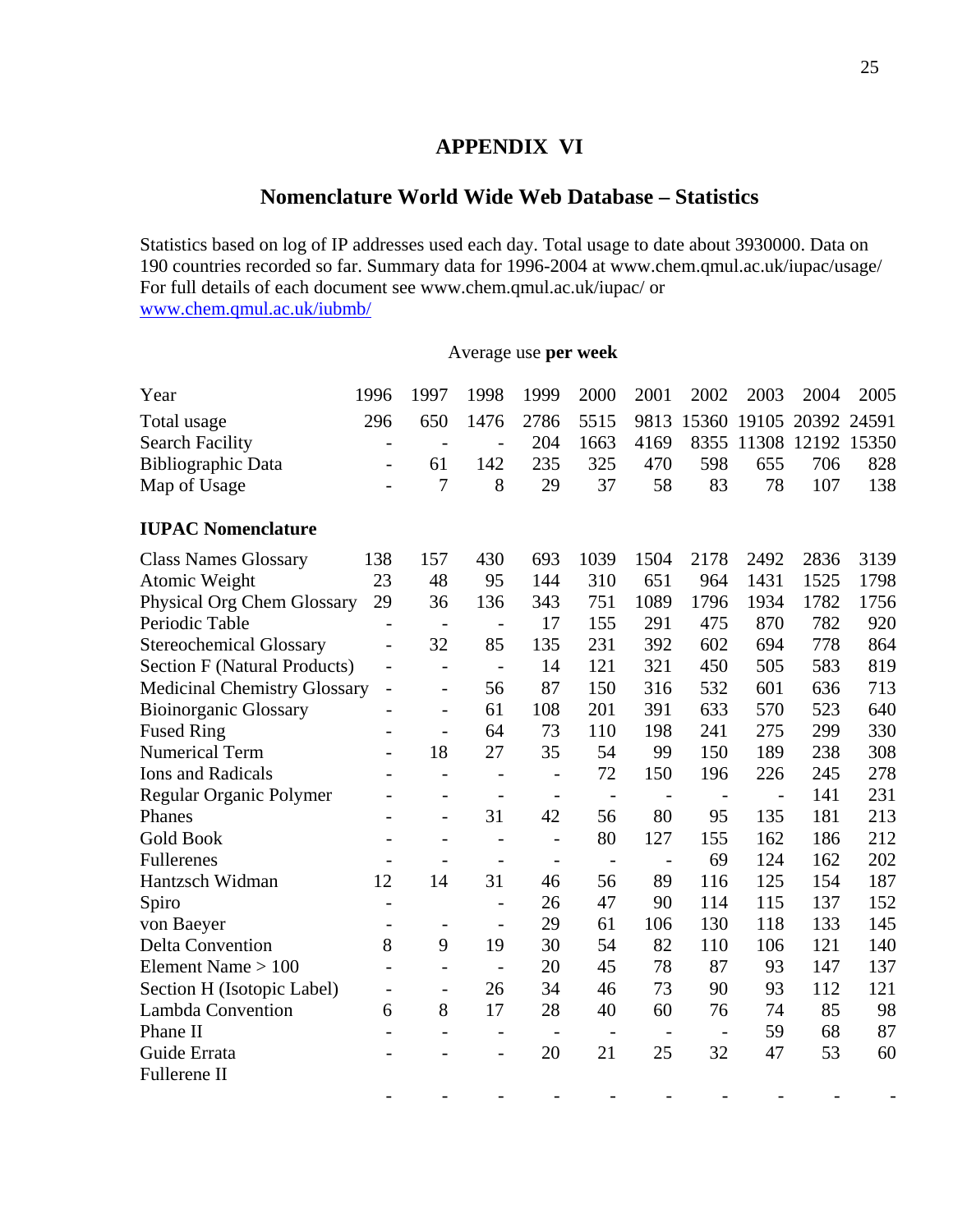|                                           | 1996                     | 1997                         | 1998                         | 1999                     | 2000                     | 2001 | 2002 | 2003 | 2004 | 2005 |
|-------------------------------------------|--------------------------|------------------------------|------------------------------|--------------------------|--------------------------|------|------|------|------|------|
| <b>IUPAC/IUBMB Nomenclature</b>           |                          |                              |                              |                          |                          |      |      |      |      |      |
| Amino Acids & Peptides                    | 31                       | 62                           | 135                          | 186                      | 359                      | 670  | 1072 | 1366 | 1594 | 1936 |
| Carbohydrates                             | 46                       | 72                           | 144                          | 237                      | 453                      | 835  | 1156 | 1444 | 1266 | 1307 |
| Steroids                                  | 12                       | 21                           | 87                           | 93                       | 396                      | 811  | 1213 | 1460 | 835  | 620  |
| Vitamin D                                 | $\overline{\phantom{0}}$ |                              |                              | $\qquad \qquad -$        | 47                       | 69   | 125  | 209  | 385  | 395  |
| Nucleic Acid Abbreviations                | $\overline{a}$           |                              | $\overline{a}$               | 45                       | 77                       | 136  | 202  | 241  | 256  | 303  |
| Tetrapyrroles                             | $\overline{a}$           | $\overline{a}$               | -                            | $\overline{\phantom{0}}$ | $\overline{\phantom{0}}$ | 124  | 221  | 227  | 240  | 299  |
| Lipids                                    | $\overline{a}$           | -                            | $\overline{\phantom{0}}$     | 29                       | 70                       | 132  | 198  | 232  | 252  | 297  |
| Vitamin B-6                               |                          | -                            | $\overline{\phantom{0}}$     | 34                       | 95                       | 155  | 267  | 466  | 306  | 265  |
| Folic acid                                |                          |                              | $\overline{a}$               | 60                       | 58                       | 210  | 208  | 304  | 284  | 248  |
| Tocopherol                                |                          |                              | 21                           | 33                       | 48                       | 80   | 150  | 274  | 232  | 245  |
| Glycoproteins                             |                          | -                            | 20                           | 32                       | 71                       | 134  | 172  | 187  | 185  | 224  |
| Glycolipids                               |                          | $\overline{\phantom{0}}$     | 15                           | 35                       | 65                       | 91   | 137  | 171  | 213  | 217  |
| Polypeptide Conformation                  |                          | 8                            | 14                           | 34                       | 61                       | 111  | 173  | 191  | 182  | 200  |
| <b>Lignans and Neolignans</b>             |                          | $\overline{\phantom{0}}$     | $\overline{\phantom{0}}$     | $\overline{\phantom{0}}$ | $\overline{a}$           | 71   | 123  | 137  | 170  | 208  |
| Carotenoids                               | $\overline{a}$           | $\qquad \qquad \blacksquare$ | $\qquad \qquad \blacksquare$ | $\overline{\phantom{0}}$ | 46                       | 84   | 128  | 148  | 167  | 199  |
| Cyclitols                                 | $\overline{\phantom{0}}$ | $\qquad \qquad \blacksquare$ | 21                           | 51                       | 72                       | 113  | 174  | 178  | 177  | 196  |
| Polysaccharide Conformation               | $\overline{a}$           | 8                            | 14                           | 26                       | 49                       | 82   | 134  | 153  | 155  | 156  |
| Quinones with Isoprenoid Chain -          |                          | $\overline{\phantom{0}}$     | $\overline{\phantom{0}}$     | $\overline{\phantom{0}}$ | $\overline{\phantom{a}}$ | 47   | 90   | 105  | 116  | 150  |
| Polynucleotide Conformation               | -                        | 7                            | 15                           | 27                       | 44                       | 68   | 92   | 103  | 124  | 148  |
| Retinoids                                 | $\overline{a}$           | -                            | -                            | $\overline{\phantom{0}}$ | 35                       | 71   | 99   | 126  | 140  | 146  |
| Vitamin B-12                              | $\overline{a}$           | -                            | $\qquad \qquad \blacksquare$ | 49                       | 69                       | 146  | 266  | 315  | 227  | 144  |
| <b>Biochemical Phosphorus</b>             |                          | $\qquad \qquad -$            | -                            | $\overline{a}$           | 62                       | 103  | 151  | 147  | 133  | 143  |
| Prenols                                   |                          | $\overline{a}$               | -                            | 19                       | 33                       | 55   | 77   | 84   | 108  | 123  |
| <b>Polymerised Peptides</b>               |                          |                              |                              |                          | 34                       | 56   | 91   | 97   | 109  | 112  |
| <b>Both Committees</b>                    |                          |                              |                              |                          |                          |      |      |      |      |      |
| <b>Committees' Homepage</b><br>Newsletter | 18                       | 38                           | 65                           | 123                      | 268                      | 423  | 653  | 801  | 1015 | 1267 |
|                                           |                          | $\overline{\phantom{0}}$     | 25                           | 59                       | 145                      | 304  | 456  | 446  | 490  | 613  |
| <b>IUBMB</b> Nomenclature                 |                          |                              |                              |                          |                          |      |      |      |      |      |
| Enzymes                                   | 16                       | 54                           | 124                          | 320                      | 1086                     | 2088 | 3560 | 4260 | 5459 | 8364 |
| EC <sub>1</sub>                           |                          |                              |                              | 35                       | 241                      | 487  | 922  | 1091 | 1497 | 2503 |
| EC <sub>2</sub>                           |                          | $\overline{\phantom{0}}$     |                              | $\overline{\phantom{0}}$ | 180                      | 438  | 769  | 900  | 1242 | 2086 |
| EC <sub>3</sub>                           |                          | $\overline{\phantom{0}}$     |                              | $\overline{\phantom{0}}$ | 165                      | 427  | 947  | 1054 | 1496 | 2333 |
| EC 3.4 (50 file)                          | 16                       | 54                           | >82                          | 200                      | 285                      | 281  | 184  | 114  | 110  | 137  |
| $EC$ 3.4 (single)                         |                          | $\overline{a}$               | $\overline{\phantom{0}}$     | $\overline{\phantom{0}}$ | $\overline{\phantom{0}}$ | 134  | 343  | 397  | 589  | 890  |
| $EC$ 3.4 (total)                          |                          |                              |                              | $\overline{\phantom{0}}$ | $\overline{\phantom{0}}$ | 336  | 484  | 472  | 654  | 975  |
| EC <sub>4</sub>                           |                          |                              |                              |                          | 90                       | 223  | 410  | 423  | 635  | 1061 |
| EC <sub>5</sub>                           |                          |                              |                              | $\overline{\phantom{0}}$ | 64                       | 164  | 294  | 322  | 441  | 649  |
| EC <sub>6</sub>                           |                          |                              |                              |                          | 46                       | 138  | 239  | 261  | 374  | 590  |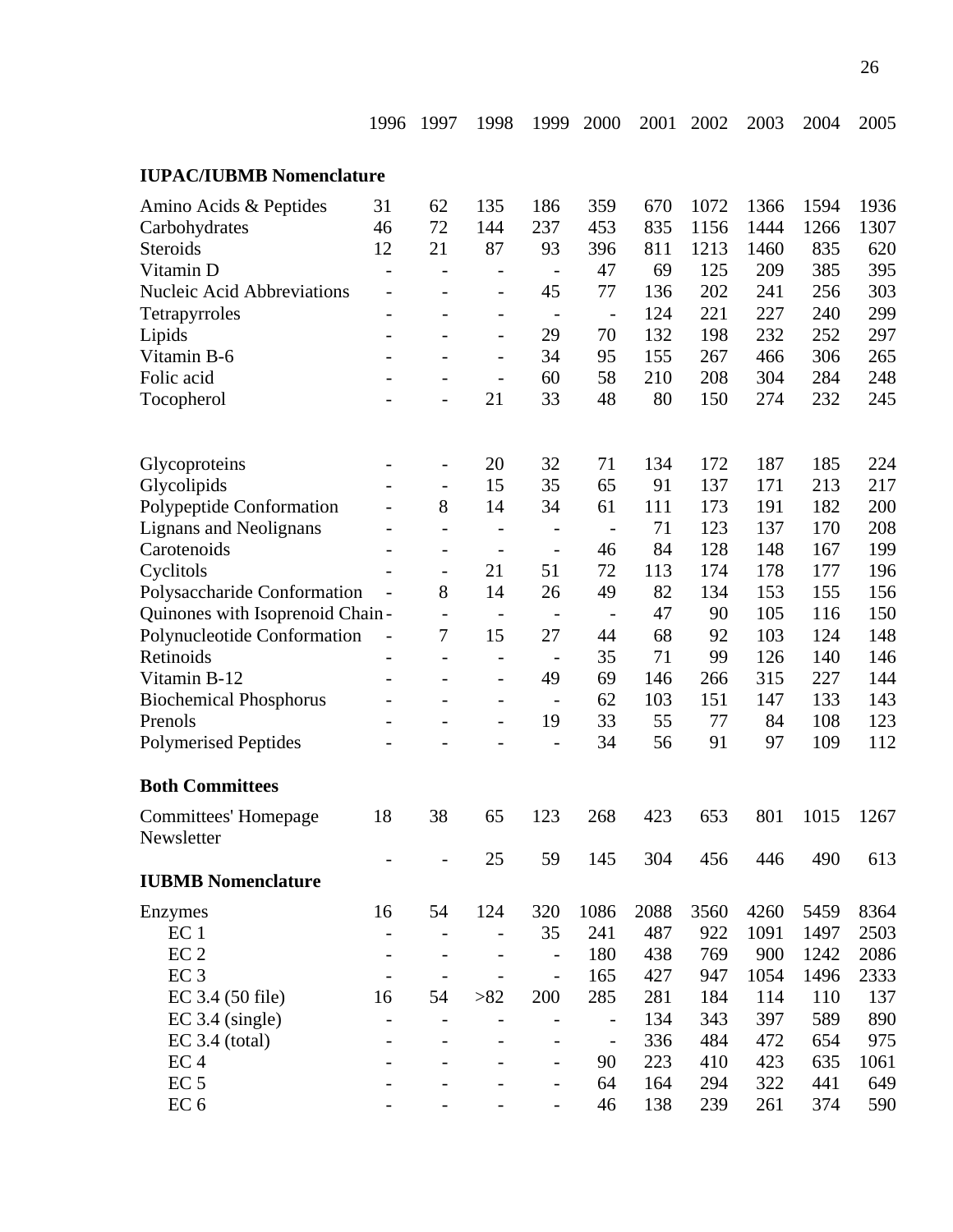|                                     | 1996                     | 1997 | 1998 | 1999                     | 2000                     | 2001 | 2002 | 2003 | 2004 | 2005 |
|-------------------------------------|--------------------------|------|------|--------------------------|--------------------------|------|------|------|------|------|
| reaction                            |                          |      |      |                          | 48                       | 119  | 381  | 650  | 1089 | 2073 |
| newenz                              |                          |      |      | -                        | 53                       | 60   | 75   | 71   | 86   | 89   |
| Enzyme Supplement 5                 |                          |      | 42   | 66                       | 79                       | 53   | 37   | 29   | 33   | 31   |
| <b>Enzyme Kinetics</b>              |                          |      | 16   | 61                       | 152                      | 249  | 365  | 441  | 547  | 652  |
| Incomplete Nuc. Acid Sequence -     |                          | 9    | 20   | 31                       | 50                       | 75   | 103  | 137  | 205  | 307  |
| <b>Membrane Transport Proteins</b>  |                          |      |      |                          | $\overline{\phantom{a}}$ | -    | 93   | 157  | 188  | 264  |
| <b>Biochemical Thermodynamics</b>   | $\overline{\phantom{a}}$ |      | 22   | 40                       | 66                       | 107  | 132  | 148  | 170  | 213  |
| <b>Electron Transport Proteins</b>  | -                        |      |      | $\overline{\phantom{0}}$ | 58                       | 107  | 163  | 165  | 168  | 204  |
| Isoenzymes                          |                          |      | 14   | 28                       | 68                       | 106  | 124  | 123  | 135  | 181  |
| Peptide Hormones                    |                          |      |      |                          | 32                       | 51   | 80   | 101  | 115  | 135  |
| $m$ <i>yo</i> -inositol             |                          |      | 11   | 23                       | 43                       | 74   | 125  | 125  | 113  | 128  |
| <b>Branched Chain Nucleic Acids</b> |                          | 3    | 6    | 10                       | 40                       | 63   | 115  | 107  | 89   | 108  |
| <b>Translation Factors</b>          |                          |      |      |                          | 11                       | 18   | 34   | 37   | 42   | 49   |
| Multienzymes                        |                          |      | 10   | 13                       | 18                       | 25   | 37   | 36   | 43   | 48   |

 GPM 11 April 2005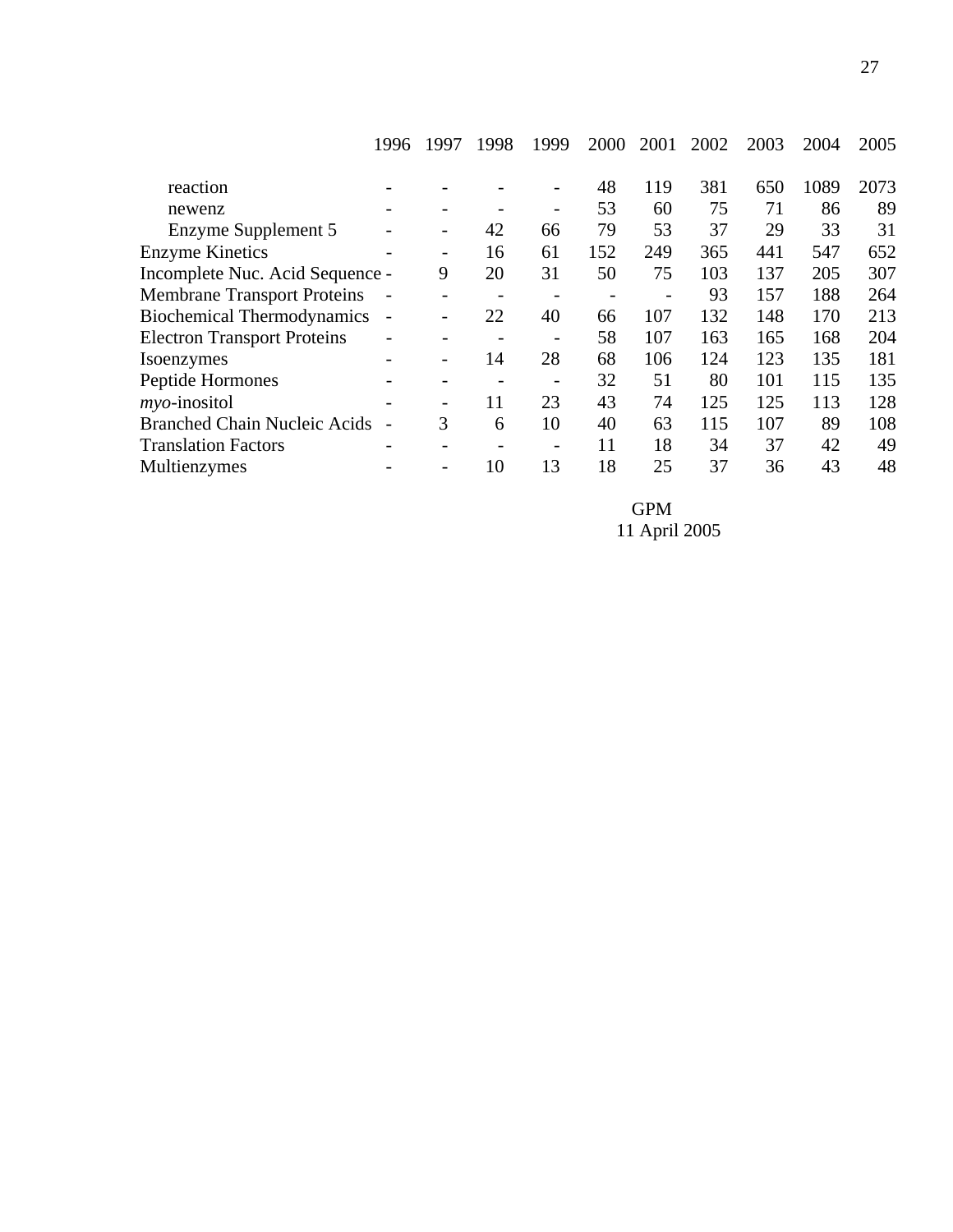# **APPENDIX VII**

## **Translations of IUPAC Recommendations and Technical Reports into German**

Since 2002 the journal *Angewandte Chemie* (*Angew. Chem*.) has been publishing translations of IUPAC Recommendations and Technical Reports into German.

A total of 8 translations were published in 2002. 5 translations appeared each in 2003 and 2004. By the end of 2005 four further translations will have been published. The translation published most recently is "Nomenclature of Fullerenes  $C_{60}I_h$  und  $C_{70}D_{5h(6)}$ " which appeared in issue 31 of *Angew. Chem*. 2005. The next translation to be published is the Natural Products Nomenclature (Revised Section F), which includes the corrections and modifications published in *Pure Appl. Chem*. in 2004.

The editior of the German translation of "*A Guide to IUPAC Nomenclature of Organic Compounds, Recommendations 1993*", Ms. Gerlinde Kruse, died on July 30, 2005.

Deutsche Übersetzungen von IUPAC-Veröffentlichungen

# **Stefan Bräse,\* Burkard Neuß**

Glossar von Begriffen der Kombinatorischen Chemie *Angew. Chem*. **2002**, *114, Nr. 5*, 893 – 906 Original: *Pure Appl. Chem*. **71**, 2349 – 2365 (1999)

# **Rudolf Janoschek\***

Richtlinien für die Präsentation der Methoden bei der Publikation von Rechenergebnissen - Teil A: Ab-initio-Berechnung der elektronischen Struktur von Molekülen *Angew. Chem*. **2002**, *114, Nr. 8*, 1497 – 1500 Original: *Pure Appl. Chem*. **70**, 1015 – 1018 (1998)

# **Rudolf Janoschek\***

Richtlinien für die Präsentation der Methoden bei der Publikation von Rechenergebnissen - Teil B: Semiempirische Berechnung der elektronischen Struktur von Molekülen *Angew. Chem*. **2002**, *114, Nr. 8*, 1500 – 1502 Original: *Pure Appl. Chem*. **72**, 1449 – 1452 (2000)

## **Albrecht Salzer**

Nomenklatur metallorganischer Verbindungen der Übergangsmetalle *Angew. Chem*. **2002**, *114, Nr. 11*, 2043 – 2058 Original: *Pure Appl. Chem*. **71**, 1557 – 1585 (1999)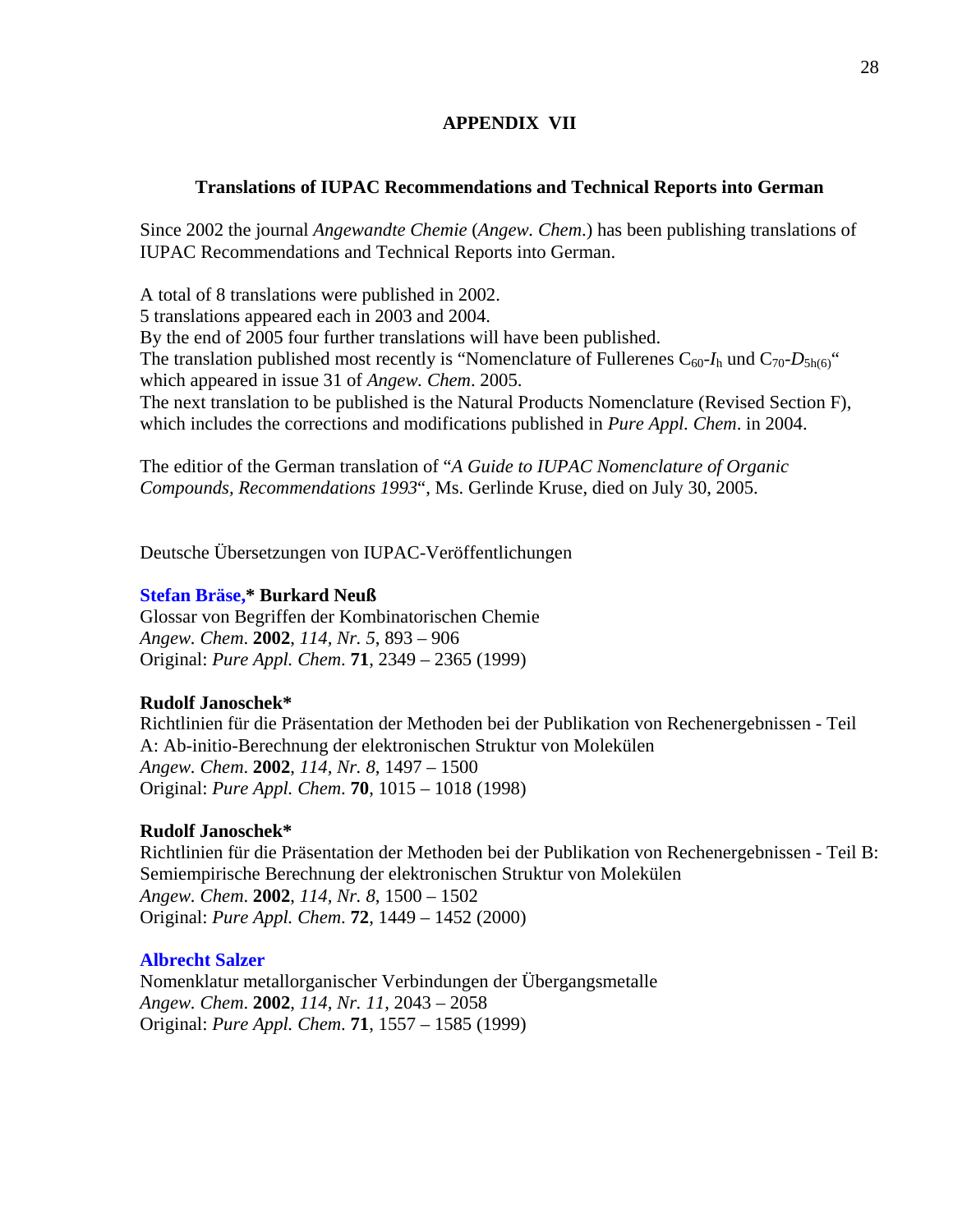### **Ralf Riedel\***

Zur Benennung von Verbindungen im Si-Al-O-N-System *Angew. Chem*. **2002**, *114, Nr. 14*, 2721 – 2723 Original: *Pure Appl. Chem*. **71**, 1765 – 1769 (1999)

### **Karl-Heinz Hellwich\***

Erweiterung und Revision des von-Baeyer-Systems zur Benennung polycyclischer Verbindungen (einschließlich bicyclischer Verbindungen) *Angew. Chem*. **2002**, *114, Nr. 17*, 3423 – 3432 Original: *Pure Appl. Chem*. **71**, 513 – 529 (1999)

### **Karl-Heinz Hellwich\***

Erweiterung und Revision der Nomenklatur der Spiroverbindungen *Angew. Chem*. **2002**, *114, Nr. 20*, 4073 – 4089 Original: *Pure Appl. Chem*. **71**, 531 – 558 (1999)

## **Rüdiger Kniep,\* Guido Kreiner**

Definitionen für Fachbegriffe im Bereich der Diffusion im festen Zustand (IUPAC-Empfehlungen 1999) *Angew. Chem*. **2002**, *114, Nr. 23*, 4765 – 4776 Original: *Pure Appl. Chem*. **71**, 1307 – 1325 (1999)

#### **Klaus Danzer\***

Selektivität in der Analytischen Chemie *Angew. Chem*. **2003**, *115, Nr. 1*, 125 – 128 Original: *Pure Appl. Chem*. **73**, 1381 – 1386 (2001)

### **Hendrik Zipse,\* Axel Schulz\***

Glossar zur Theoretischen Organischen Chemie *Angew. Chem*. **2003**, *115, Nr. 19*, 2248 – 2294 Erratum: *Angew. Chem*. **2003**, *115,* 2806 Original: *Pure Appl. Chem*. **71**, 1919 – 1981 (1999)

Stefan Berger,\* Uta Zeller Richtlinien für die Wiedergabe von Pulssequenzen für die NMR-Spektroskopie in Lösung *Angew. Chem*. **2003**, *115, Nr. 27*, 3293 – 3302 Original: *Pure Appl. Chem*. **73**, 1749 – 1764 (2001)

### **Friedrich Liebau,\* Peter Behrens**

Beschreibung der Zusammensetzung und Struktur geordneter mikro- und mesoporöser Materialien mit anorganischen Wirtsystemen *Angew. Chem*. **2003**, *115, Nr. 37*, 4688 – 4696 Original: *Pure Appl. Chem*. **73**, 381 – 394 (2001)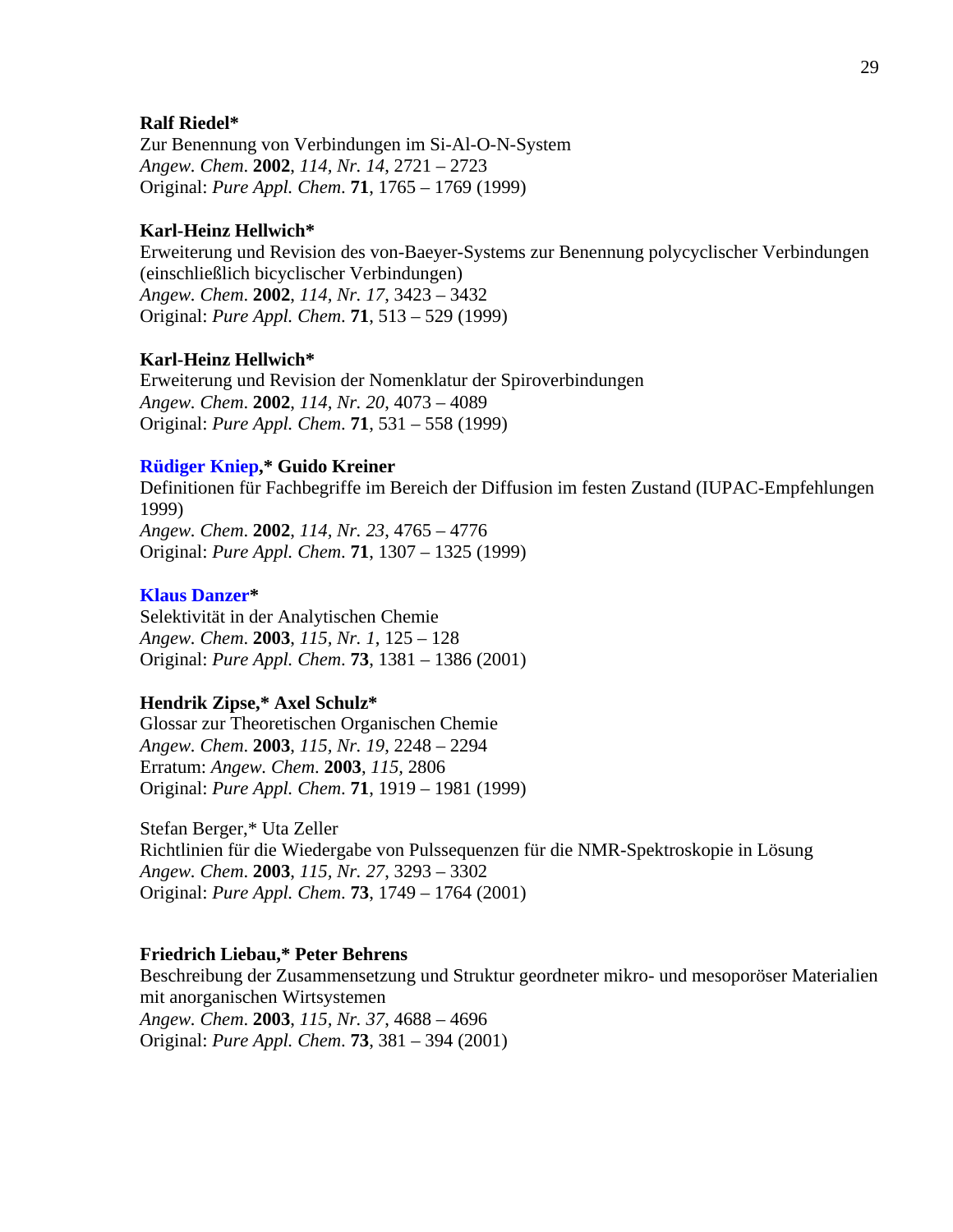### **Gernot Friedbacher,\* Harald Fuchs\***

Klassifikation der rastersondenmikroskopischen Verfahren *Angew. Chem*. **2003**, *115, Nr. 45*, 5804 – 5820 Original: *Pure Appl. Chem*. **71**, 1337 – 1357 (1999)

### **Ingrid Meisel\***

Generische herkunftsbezogene Namen für Polymere *Angew. Chem*. **2004**, *116, Nr. 5*, 652 – 656; **2005**, *117, Nr. 37*, 6007 Original: *Pure Appl. Chem*. **73**, 1511 – 1519 (2001); **74**, 2019 (2002)

### **Stefan Berger, Uta Zeller**

NMR-Nomenklatur: Kernspineigenschaften und Konventionen für die Angabe chemischer Verschiebungen *Angew. Chem*. **2004**, *116, Nr. 15*, 2070 – 2083 Original: *Pure Appl. Chem*. **73**, 1795 – 1818 (2001)

### **Heinz Dürr**

Organische Photochromie *Angew. Chem*. **2004**, *116, Nr. 25*, 3404 – 3418 Original: *Pure Appl. Chem*. **73**, 639 – 665 (2001)

## **Klaus Danzer**

Der Begriff "Dimensionalität" in der Analytischen Chemie – Grundlagen und Anwendungen *Angew. Chem*. **2004**, *116, Nr. 35*, 4768 – 4771 Original: *Pure Appl. Chem*. **74**, 1479 – 1487 (2002)

#### **Carsten Tschierske, Gerhard Pelzl, Siegmar Diele**

Definitionen von Grundbegriffen mit Bezug zu niedermolekularen und polymeren Flüssigkristallen *Angew. Chem*. **2004**, *116, Nr. 45*, 6340 – 6368 Original: *Pure Appl. Chem*. **73**, 845 – 895 (2001)

#### **Gerrit Schüürmann**

Modellierung der Lebensdauer und Abbaubarkeit organischer Verbindungen in Luft, Boden und Wasser *Angew. Chem*. **2005**, *117, Nr. 5*, 834 – 845 Original: *Pure Appl. Chem*. **73**, 1331 – 1348 (2001)

### **Dietmar Schomburg**

Nomenklatur der Lignane und Neolignane *Angew. Chem*. **2005**, *117, Nr. 15*, 2339 – 2351 Original: *Pure Appl. Chem*. **72**, 1493 – 1523 (2000)